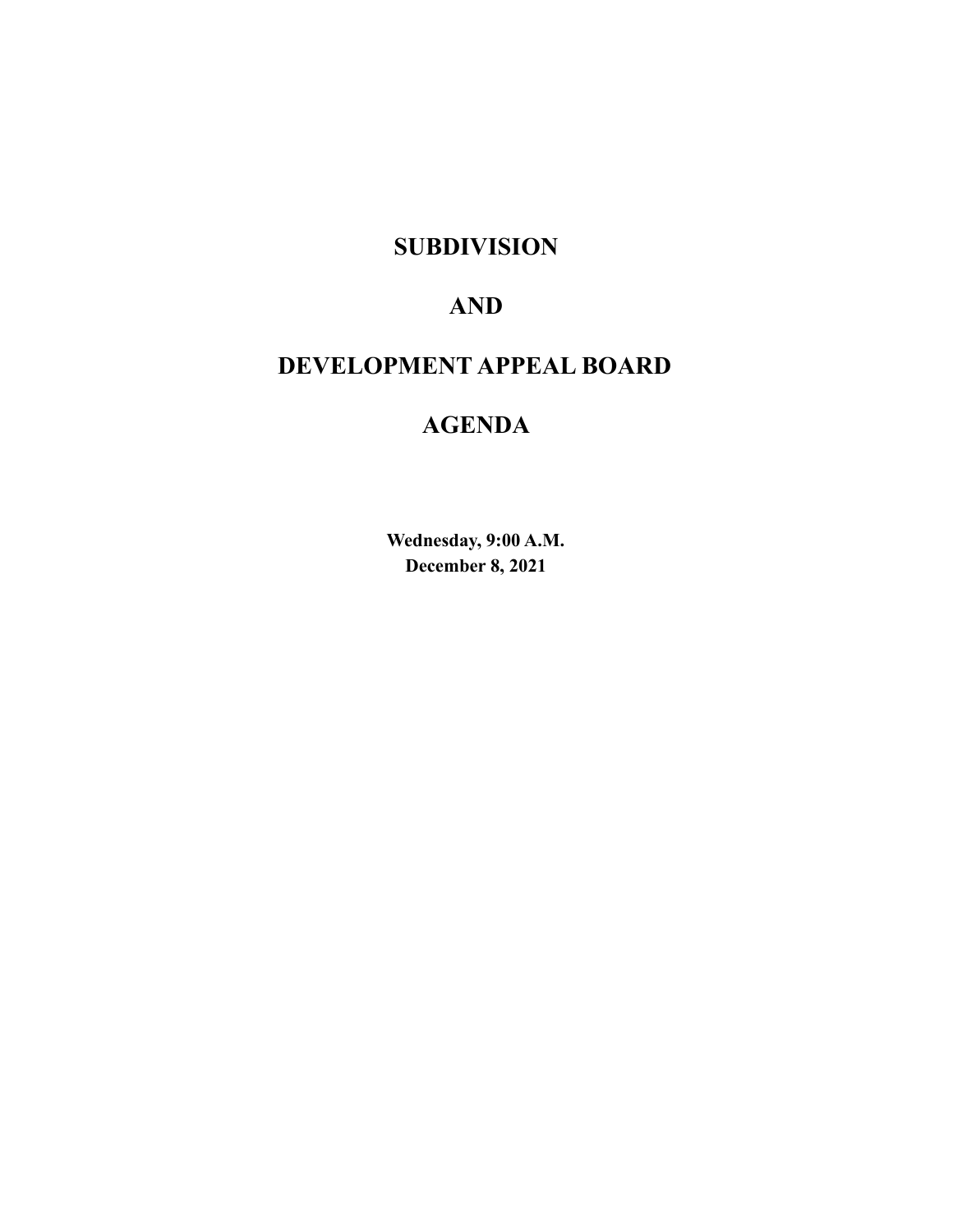# **SUBDIVISION AND DEVELOPMENT APPEAL BOARD HEARING ROOM NO. 3**

|              | <b>TO BE RAISED</b> |                 |                                                                                                                                                                                                                                     |
|--------------|---------------------|-----------------|-------------------------------------------------------------------------------------------------------------------------------------------------------------------------------------------------------------------------------------|
| I            | 9:00 A.M.           | $SDAB-D-21-107$ |                                                                                                                                                                                                                                     |
|              |                     |                 | Digital On-premises<br>Tо<br>Minor<br>install<br>a<br>Freestanding Sign $((1.8 \text{ metres by } 5.4 \text{ metres})$<br>Facing North /South   CITY FORD SALES)<br>14750 - Mark Messier Trail NW<br>Project No.: 377004560-003     |
| $\mathbf{H}$ | 10:30 A.M.          | SDAB-D-21-198   |                                                                                                                                                                                                                                     |
|              |                     |                 | To<br>Multi-unit<br>Housing<br>construct<br>a<br>(three-Dwellings Row Housing) with Unenclosed<br>Front Porches, balconies, front and rear uncovered<br>decks (3.05 metres by 3.66 metres) and Secondary<br>Suites in the Basements |
|              |                     |                 | 7510 - 80 Avenue NW<br>Project No.: 398723166-002                                                                                                                                                                                   |
|              | <b>NOTE:</b>        |                 | Unless otherwise stated, all references to "Section numbers" in this Agenda<br>refer to the authority under the Edmonton Zoning Bylaw 12800.                                                                                        |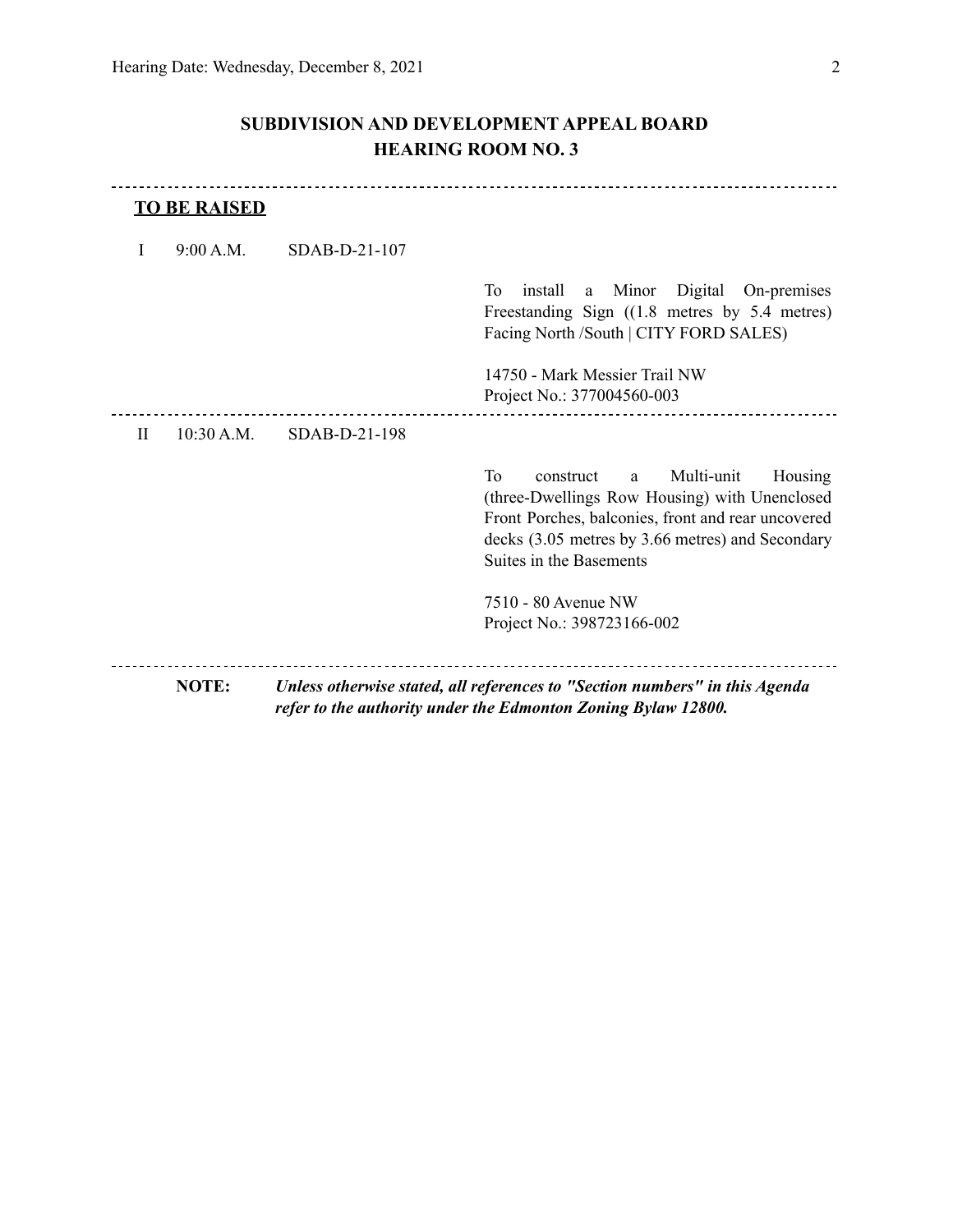## **TO BE RAISED**

| <b>APPELLANT:</b>         |                                                                                                                                         |
|---------------------------|-----------------------------------------------------------------------------------------------------------------------------------------|
| <b>APPLICATION NO.:</b>   | 377004560-003                                                                                                                           |
| <b>APPLICATION TO:</b>    | Install a Minor Digital On-premises Freestanding Sign<br>$((1.8$ metres by 5.4 metres) Facing North /South   CITY<br><b>FORD SALES)</b> |
| <b>DECISION OF THE</b>    |                                                                                                                                         |
| DEVELOPMENT AUTHORITY:    | Refused                                                                                                                                 |
| <b>DECISION DATE:</b>     | June 3, 2021                                                                                                                            |
| <b>DATE OF APPEAL:</b>    | June 16, 2021                                                                                                                           |
| MUNICIPAL DESCRIPTION     |                                                                                                                                         |
| OF SUBJECT PROPERTY:      | 14750 - Mark Messier Trail NW                                                                                                           |
| <b>LEGAL DESCRIPTION:</b> | Plan 8721894 Blk B Lot 3D                                                                                                               |
| ZONE:                     | (IB) Industrial Business Zone                                                                                                           |
| <b>OVERLAY:</b>           | Major Commercial Corridors Overlay                                                                                                      |
| <b>STATUTORY PLAN:</b>    | Mistatim Area Structure Plan                                                                                                            |
|                           |                                                                                                                                         |

AN APPEAL FROM THE DECISION OF THE DEVELOPMENT OFFICER

### *Grounds for Appeal*

The Appellant provided the following reasons for appealing the decision of the Development Authority:

> Sign is .6M in public space, sign has existed since 1993, and moving it at this time will create hardship for property owner.

> Base of the sign is on private property, it is the upper portion, 6.5M off the ground, that encroaches.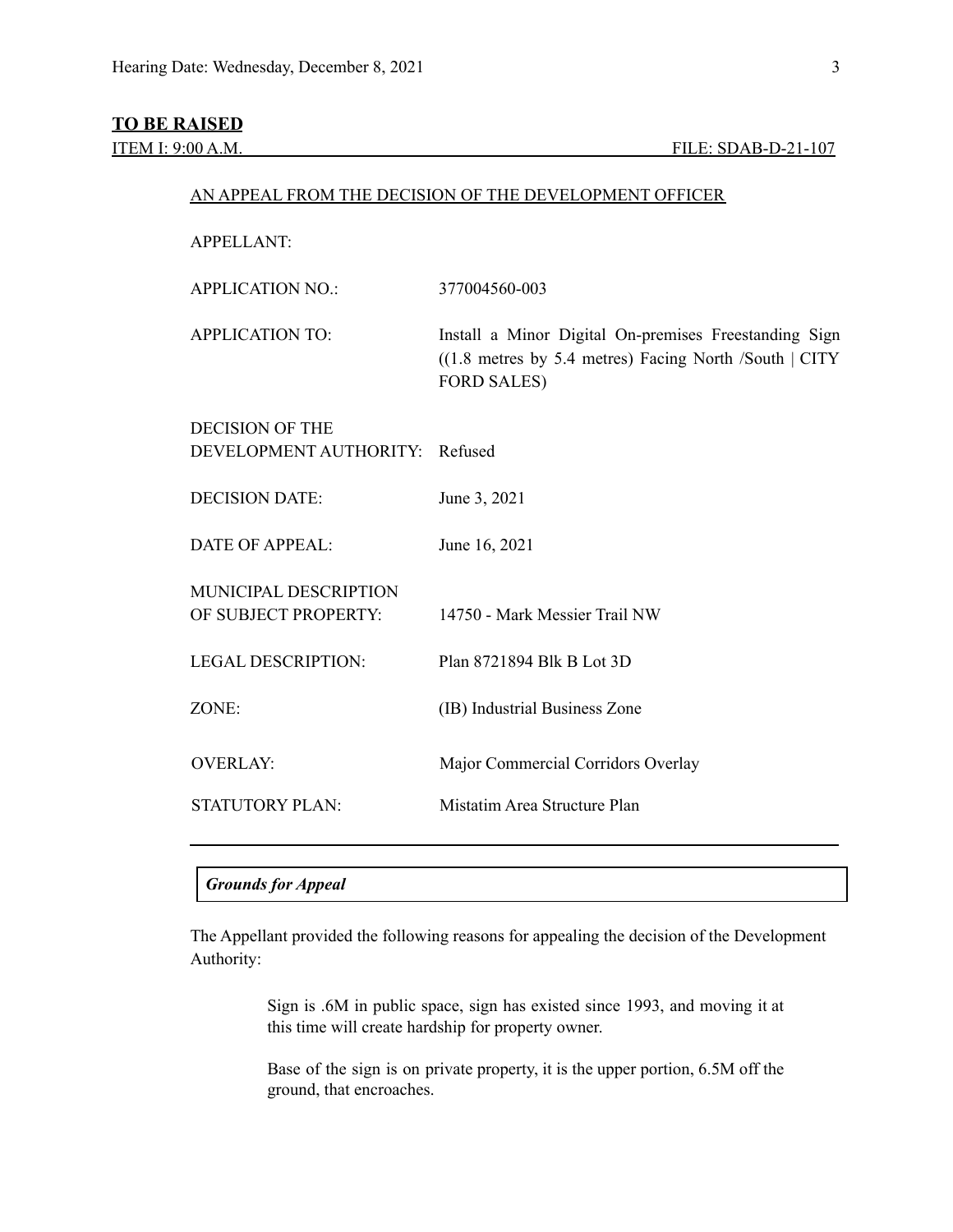Sign fully exists within the grass area of the city/property.

*General Matters*

**The Subdivision and Development Appeal Board made and passed the following motion on October 29, 2021:**

**"That the appeal be TABLED until December 8, 2021 or December 9, 2021."**

**The Subdivision and Development Appeal Board made and passed the following motion on July 15, 2021:**

**"That SDAB-D-21-107 be TABLED until October 20 or 21, 2021."**

**The Subdivision and Development Appeal Board made and passed the following motion on July 15, 2021:**

**"That the appeal hearing be rescheduled to September 8 or 9, 2021, at the request of the Appellant's agent."**

### **Appeal Information:**

The *Municipal Government Act*, RSA 2000, c M-26 states the following:

### **Grounds for Appeal**

**685(1)** If a development authority

- (a) fails or refuses to issue a development permit to a person,
- (b) issues a development permit subject to conditions, or
- (c) issues an order under section 645,

the person applying for the permit or affected by the order under section 645 may appeal to the subdivision and development appeal board.

...

**(2)** In addition to an applicant under subsection (1), any person affected by an order, decision or development permit made or issued by a development authority may appeal the decision in accordance with subsection  $(2.1)$ .

### **Appeals**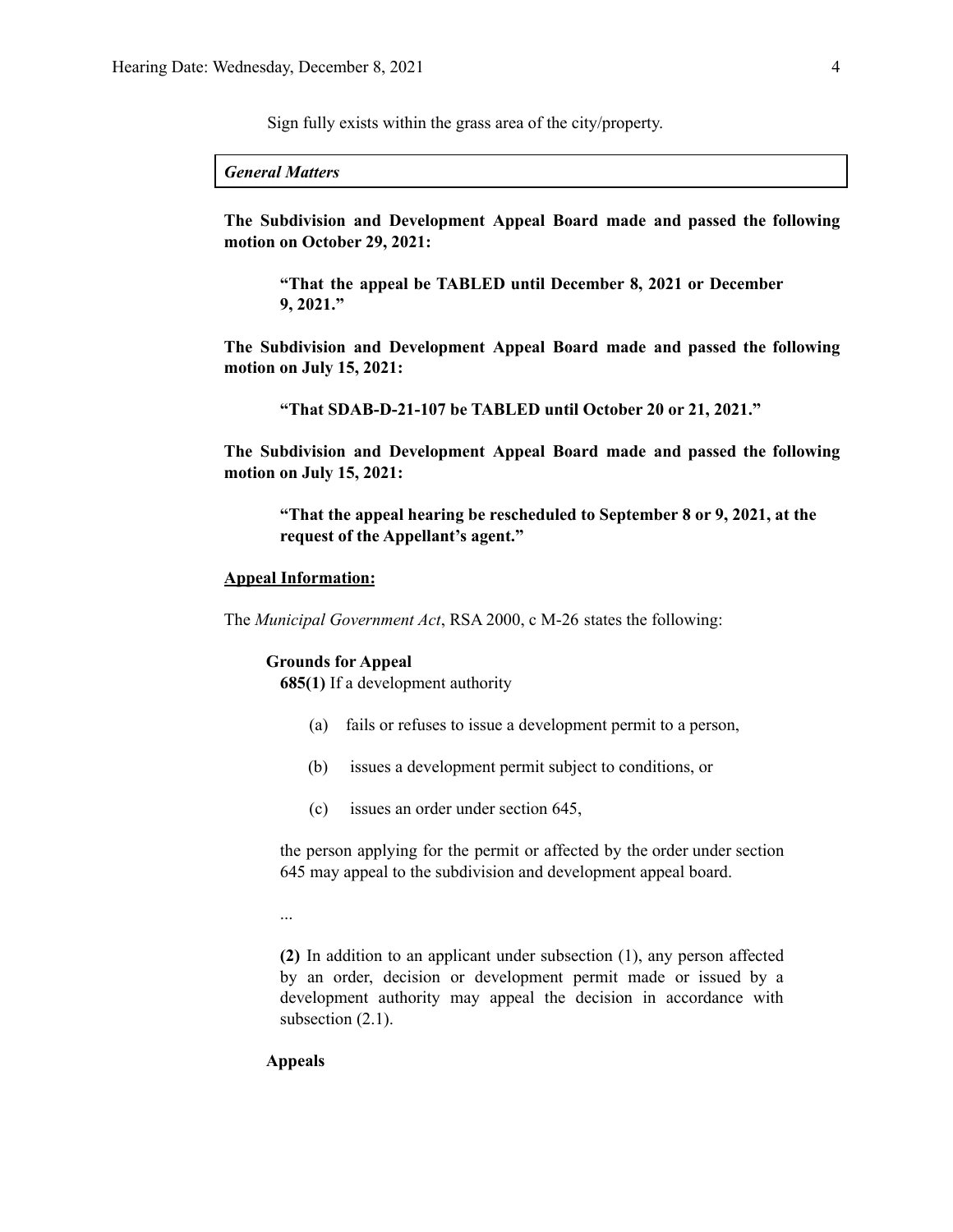**686(1)** A development appeal to a subdivision and development appeal board is commenced by filing a notice of the appeal, containing reasons, with the board,

- (a) in the case of an appeal made by a person referred to in section 685(1)
	- (i) with respect to an application for a development permit,
		- (A) within 21 days after the date on which the written decision is given under section 642, or
		- (B) if no decision is made with respect to the application within the 40-day period, or within any extension of that period under section 684, within 21 days after the date the period or extension expires,

or

- (ii) with respect to an order under section 645, within 21 days after the date on which the order is made, or
- (b) in the case of an appeal made by a person referred to in section 685(2), within 21 days after the date on which the notice of the issuance of the permit was given in accordance with the land use bylaw.

### **Hearing and Decision**

**687(3)** In determining an appeal, the board hearing the appeal referred to in subsection (1)

…

…

- (a.1) must comply with the land use policies;
- (a.2) subject to section 638, must comply with any applicable statutory plans;
- (a.3) subject to clause (a.4) and (d), must comply with any land use bylaw in effect;
- (a.4) must comply with the applicable requirements of the regulations under the *Gaming, Liquor and Cannabis Act* respecting the location of premises described in a cannabis licence and distances between those premises and other premises;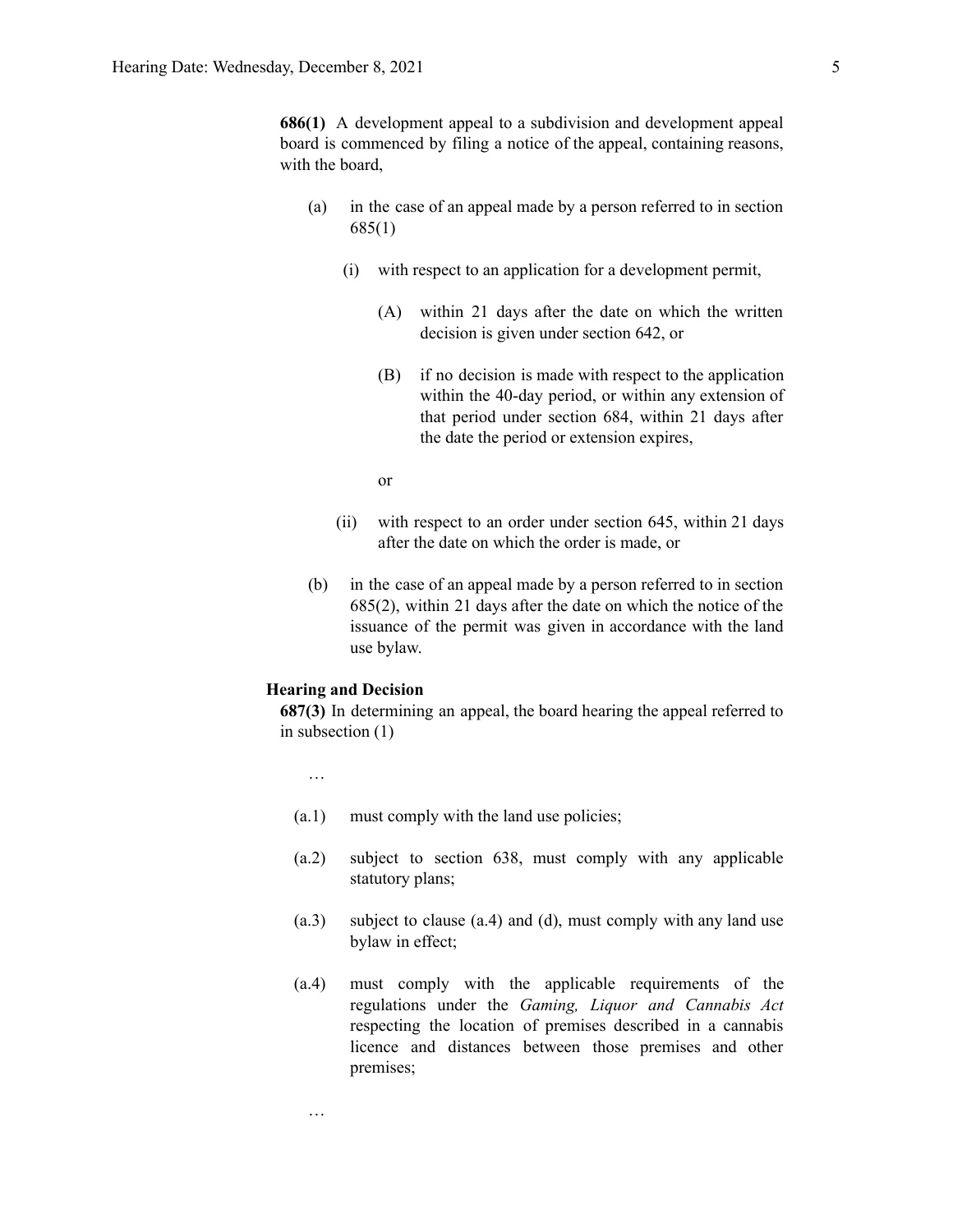- (c) may confirm, revoke or vary the order, decision or development permit or any condition attached to any of them or make or substitute an order, decision or permit of its own;
- (d) may make an order or decision or issue or confirm the issue of a development permit even though the proposed development does not comply with the land use bylaw if, in its opinion,
	- (i) the proposed development would not
		- (A) unduly interfere with the amenities of the neighbourhood, or
		- (B) materially interfere with or affect the use, enjoyment or value of neighbouring parcels of land,
	- and
	- (ii) the proposed development conforms with the use prescribed for that land or building in the land use bylaw.

### **General Provisions from the** *Edmonton Zoning Bylaw:*

Under section 400.3(43), a **Minor Digital On-premises Sign** is a **Discretionary Use** in the **(IB) Industrial Business Zone.**

Under section 7.9(8), **Minor Digital On-premises Signs** means:

a Freestanding or Fascia Sign that contains Digital Copy, is a Permanent Sign, displays On-premises Advertising, and does not include moving effects, message transition effects, video images, or animation.

Under section 6.2, **Digital Copy** means:

the portion of a Sign that contains Copy that is remotely changed on or off Site and incorporates a technology or method allowing the Sign to change Copy without having to manually or mechanically replace the Sign face or its components.

Under section 6.2, a **Freestanding Sign** means:

means a Sign supported independently of a building.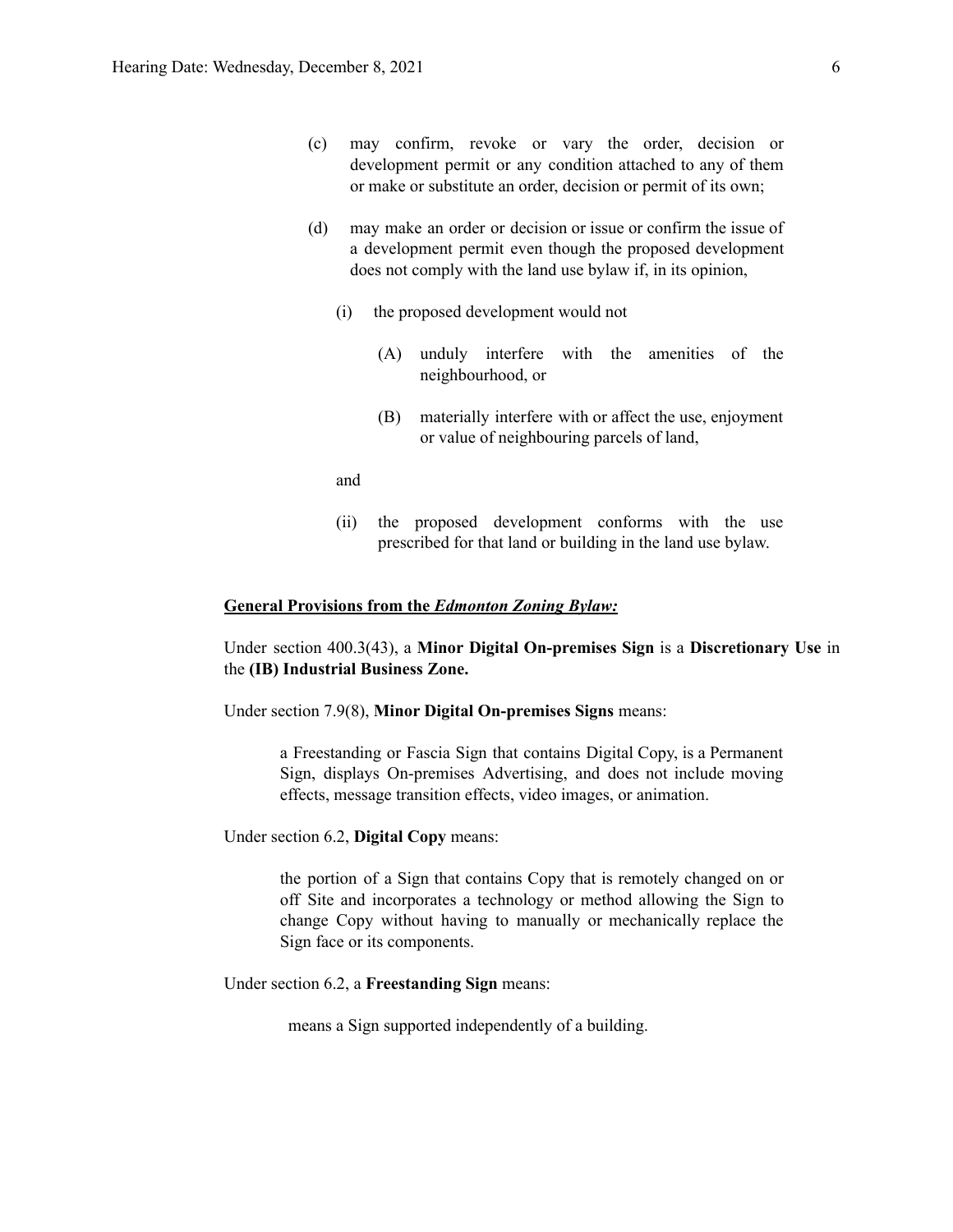

Section 400.1 states that the **General Purpose** of the **(IB) Industrial Business Zone** is:

to provide for industrial businesses that carry out their operations such that no nuisance is created or apparent outside an enclosed building and such that the Zone is compatible with any adjacent non-industrial Zone, and to accommodate limited, compatible non-industrial businesses. This Zone should normally be located on the periphery of industrial areas and adjacent to arterial or major collector roadways.

Section 813.1 states that the **General Purpose** of the **Major Commercial Corridors Overlay** is "to ensure that development along Major Commercial Corridors is visually attractive and that due consideration is given to pedestrian and traffic safety."

Section 400.4(6) states "Signs shall comply with the regulations found in Schedule 59F."

### *Sign Regulations - General Provisions*

Schedule 59.2(12) states:

All Freestanding Signs, Temporary Signs, Major Digital Signs, Minor Digital On-premises Signs, Minor Digital Off-premises Signs, and Minor Digital On-premises Off-premises Signs shall be located so that all portions of the Sign and its support structure are completely located within the property and no part of the Sign may project beyond the property lines unless otherwise specified in a Sign Schedule.

### **Development Officer's Determination**

**1. All Minor Digital On-premises Signs shall be located so that all portions of the Sign and its support structure are completely located within the property and no part of the Sign may project beyond the property lines unless otherwise specified in a Sign Schedule.**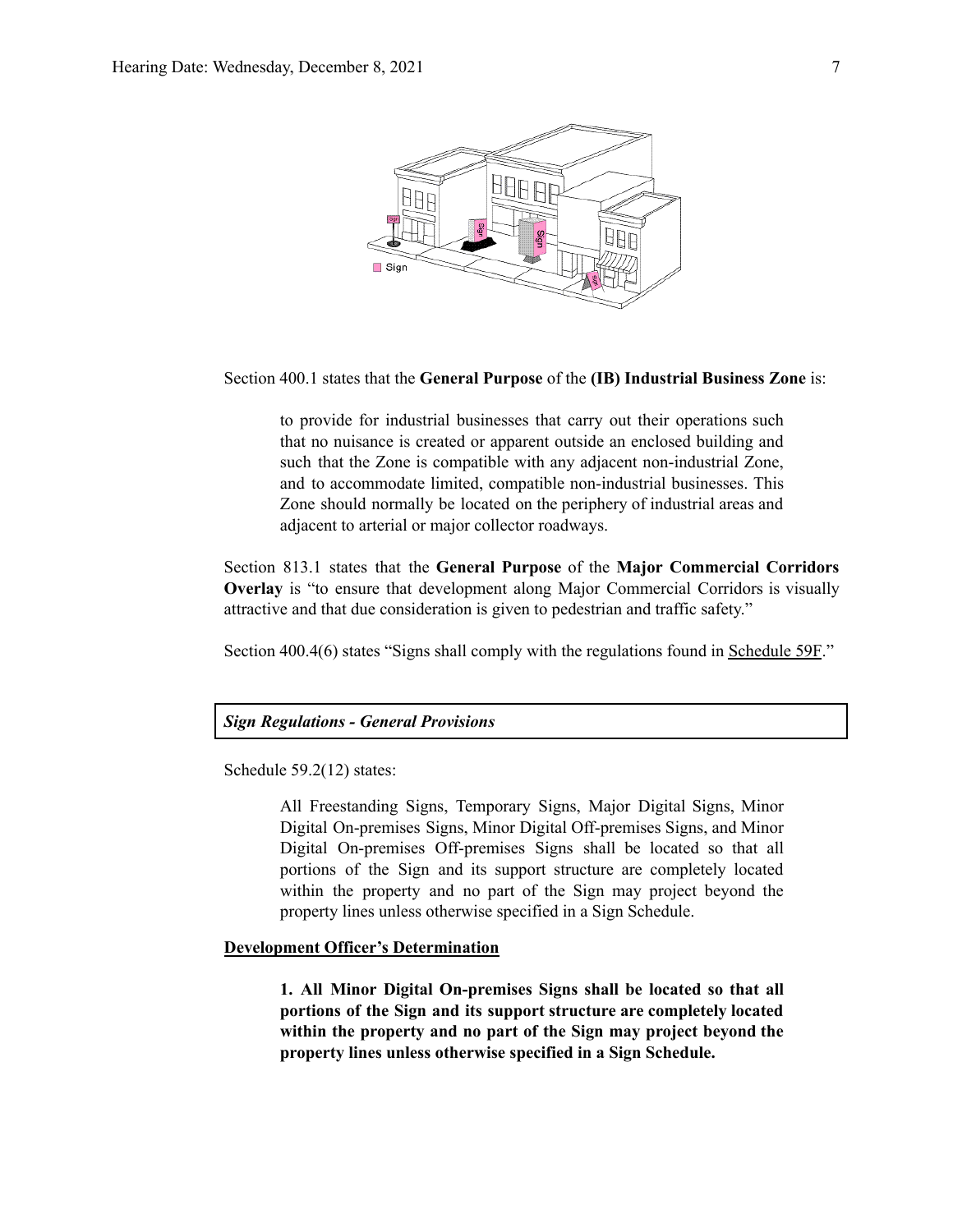**Proposed: Sign encroaches 0.65 m onto the Mark Messier Trail road rights-of-way**

**City Operations has reviewed the documents and objects to the Encroachment Agreement.**

[unedited]

### *Height*

Schedule 59F.3(5)(a) states "that maximum Height shall be  $8.0 \text{ m}$ "

Under section 6.1, **Height Signs** means "the vertical distance measured from the finished ground surface directly under the Sign to the highest point of the Sign."

### **Development Officer's Determination**

**2. the maximum Height of a Minor Digital On-premises Sign shall be 8.0 m; Proposed Height : 10.0 m Exceeds by: 2.0 m**

[unedited]

### *Separation Distance*

Schedule 59F.3(5)(d) states:

proposed Sign locations shall be separated from Signs with Digital Copy greater than  $8.0 \text{ m}^2$  or Off-premises Signs as follows:

| Proposed Sign Area                                                     | Minimum separation distance from<br>Signs with Digital Copy greater than<br>8.0 m <sup>2</sup> or Off-premises Signs |  |
|------------------------------------------------------------------------|----------------------------------------------------------------------------------------------------------------------|--|
| Greater than 8.0 m <sup>2</sup> to less 100 m<br>than $20 \text{ m}^2$ |                                                                                                                      |  |
| 20 m <sup>2</sup> to 40 m <sup>2</sup>                                 | $200 \text{ m}$                                                                                                      |  |
| Greater than 40 $m2$                                                   | $300 \text{ m}$                                                                                                      |  |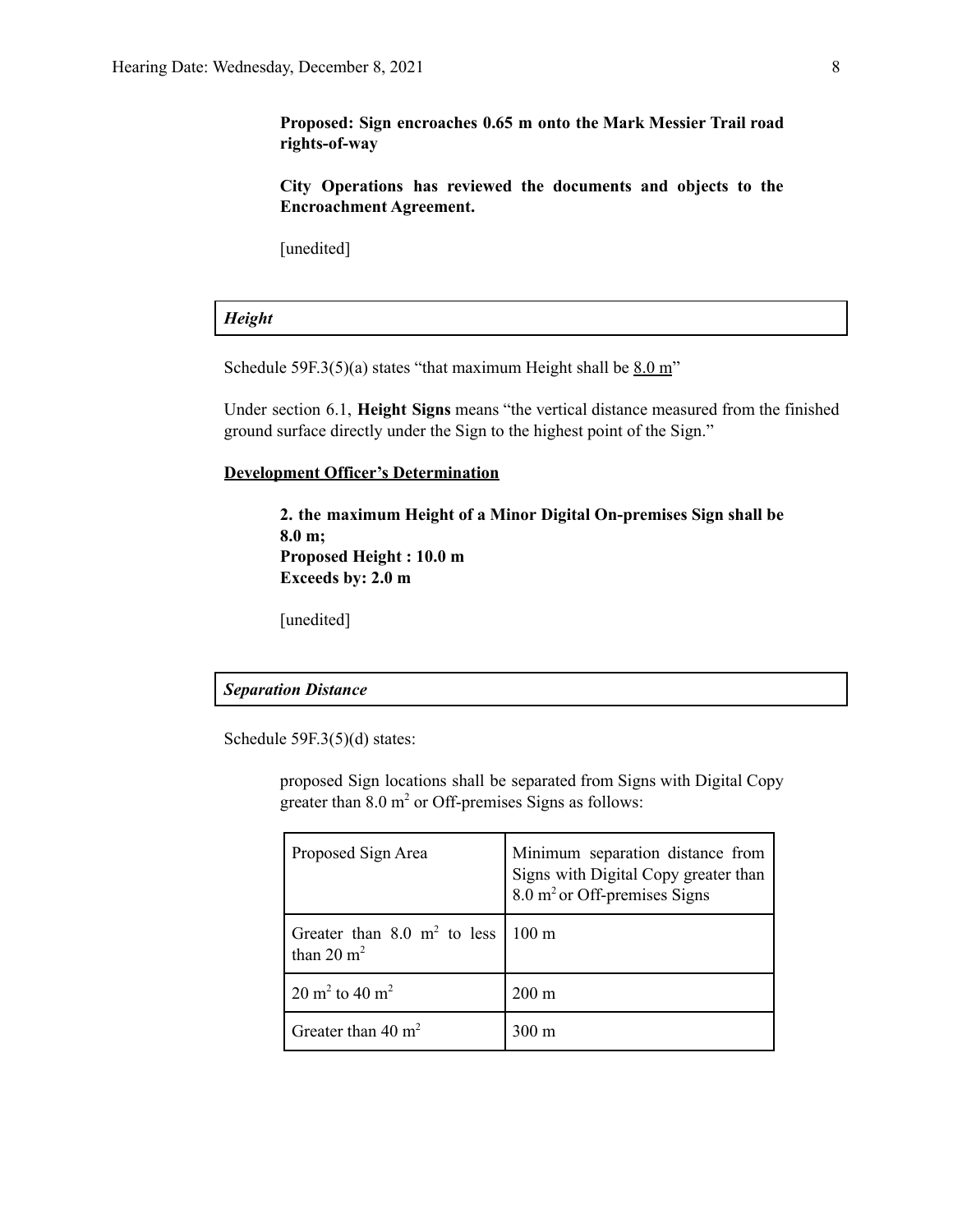The separation shall be applied from the location of the larger Off-premises Sign or Sign with Digital Copy.

### **Development Officer's Determination**

**3. Proposed Sign locations shall be separated from Signs containing Digital Copy greater than 8.0m2 or Off-premises Signs, greater than 20m2 by 200m, and Greater than 40 m2 by 300m. The separation shall be applied from the larger Off-premises Sign or Digital Sign location.**

**Area of Existing ICEWORKS Sign (DP 221048720-001): 32 m2 Location: 14626 - MARK MESSIER TRAIL NW Required Separation Distance: 200 m Proposed Separation Distance: 183 m Deficient by: 17 m**

**Area of Existing PATTISON Sign (DP 221048720-001): 62 m2 Location: 15230 - MARK MESSIER TRAIL NW Required Separation Distance: 300 m Proposed Separation Distance: 280 m Deficient by: 20 m**

**The Zoning Bylaw establishes the separation distances between digital signs and off-premises signs to prevent the proliferation of such signs.**

[unedited]

| <b>Application Number</b> | <b>Description</b>                                                                                                                                                | <b>Decision</b>                                                                                                                                                                                                                                                                                                                                          |
|---------------------------|-------------------------------------------------------------------------------------------------------------------------------------------------------------------|----------------------------------------------------------------------------------------------------------------------------------------------------------------------------------------------------------------------------------------------------------------------------------------------------------------------------------------------------------|
| SDAB-D-10-124             | Construct an On-premises<br>(0.9)<br>Freestanding Sign<br>metres by 5.5 metres - City<br>Ford and 1.8 metres by 5.5<br>metres - LED Electronic<br>Message Centre) | June 4, 2010; the appeal be<br><b>ALLOWED</b><br>and<br>the<br>DEVELOPMENT GRANTED<br>and the deficiency of 10.28<br>metres in the<br>minimum<br>building Setback adjacent to<br>the Major Arterial Roads and<br>the intersecting Arterial Roads<br>within the Major Commercial<br>Corridors be<br>permitted,<br>subject to the following<br>conditions: |
|                           |                                                                                                                                                                   |                                                                                                                                                                                                                                                                                                                                                          |

*Previous Subdivision and Development Appeal Board Decision*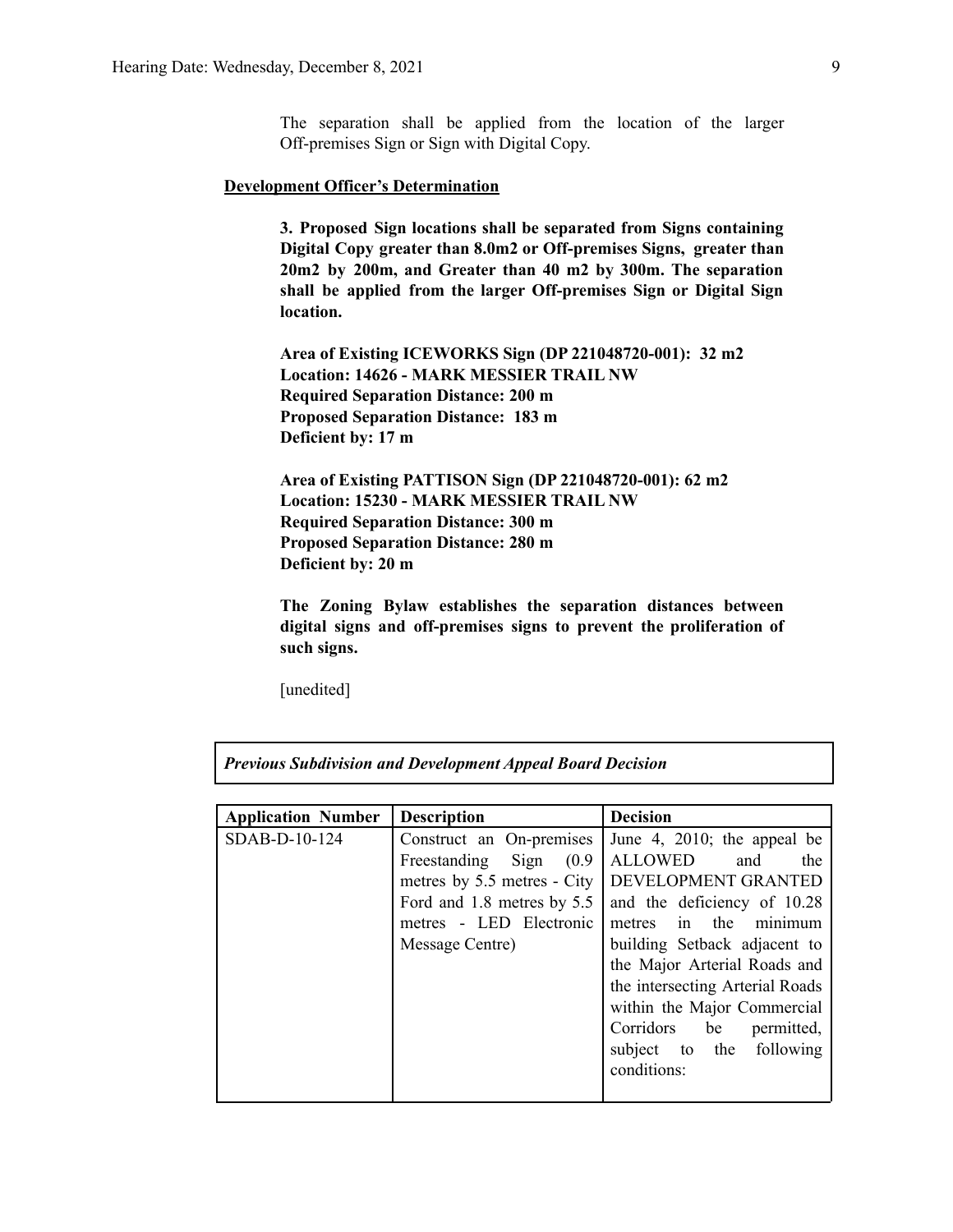|  | 1. The frequency of the change                |
|--|-----------------------------------------------|
|  | in changeable copy shall be a                 |
|  | of $10$<br>minimum<br>second                  |
|  | intervals<br>such<br><sub>or</sub><br>greater |
|  | interval as may be set in future              |
|  | regulations of the Edmonton                   |
|  | Zoning Bylaw.                                 |
|  | 2. The<br>approval for<br>the                 |
|  | proposed sign shall be for a                  |
|  | period of five (5) years.                     |
|  | 3. The proposed sign shall be                 |
|  | constructed entirely within                   |
|  | private property. No portion                  |
|  | of the sign shall encroach                    |
|  | over/into road right-of-way.                  |
|  | 4. The proposed sign shall not                |
|  | operate<br><sub>or</sub>                      |
|  | employ<br>any<br>animation,<br>motion         |
|  | picture                                       |
|  | projection, or holography.                    |
|  | 5. The proposed sign shall not                |
|  | display lights resembling the                 |
|  | flashing<br>lights<br>usually                 |
|  | associated with danger<br><sub>or</sub>       |
|  | those used by<br>emergency                    |
|  | services vehicles.                            |
|  | 6. That, should at any time, the              |
|  | Transportation<br>Department                  |
|  | determine that the sign face                  |
|  | contribute to safety concerns,                |
|  | owner/applicant<br>the<br>must                |
|  | immediately address the safety                |
|  | identified<br>concerns<br>by                  |
|  | removing<br>the<br>sign,                      |
|  | de-energizing<br>the<br>sign,                 |
|  | changing<br>the<br>message                    |
|  | conveyed on the sign, and/or                  |
|  | address the concern in another                |
|  | acceptable<br>the<br>to<br>manner             |
|  | Transportation Department.                    |
|  | 7. The owner/applicant must                   |
|  | provide a written statement of                |
|  | the actions taken to mitigate                 |
|  | concerns identified by the                    |
|  | Transportation Department                     |
|  | within<br>30<br>days of the                   |
|  | of the<br>notification<br>safety              |
|  | concern. Failure to provide                   |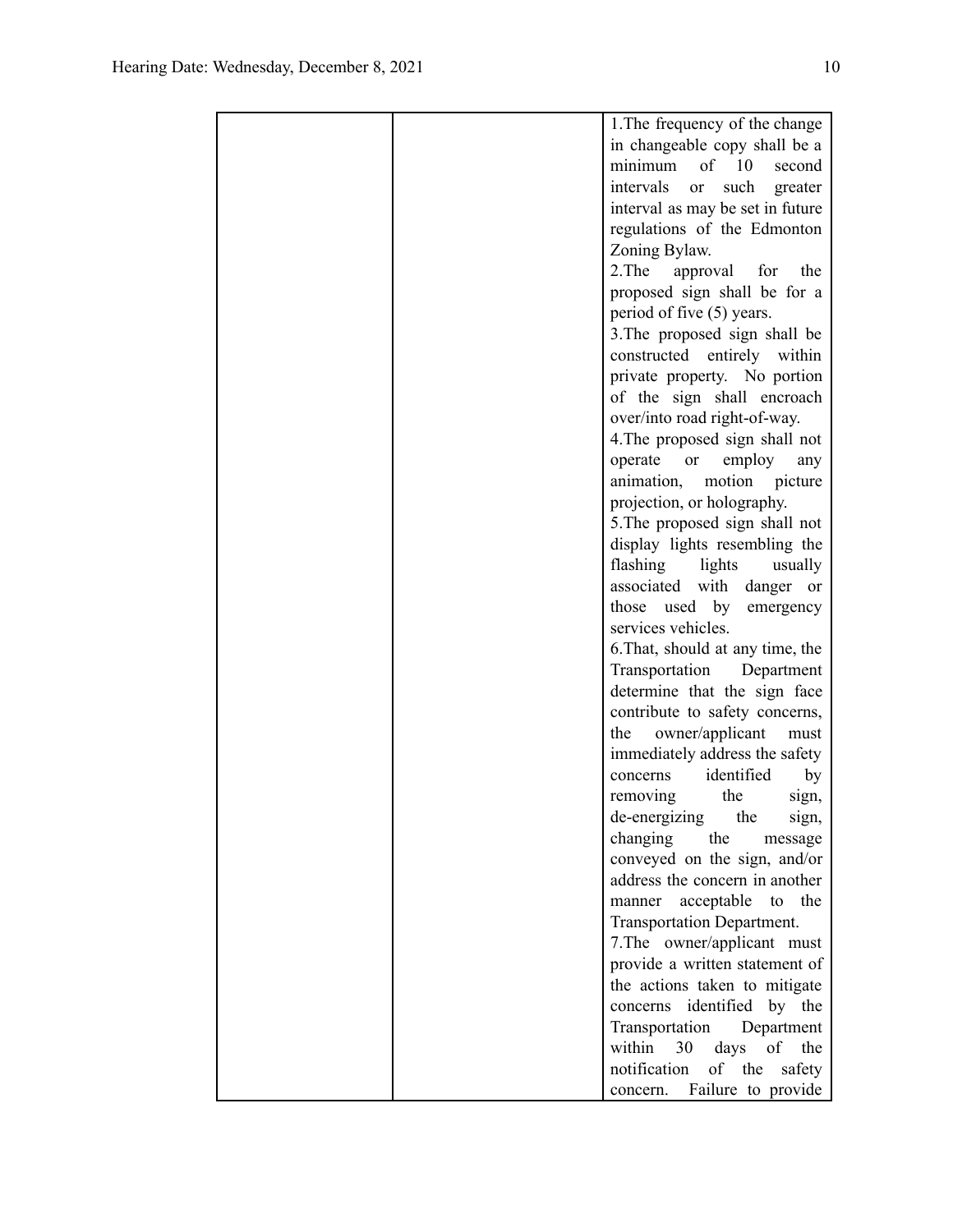|                       |             | corrective action will result in |      |
|-----------------------|-------------|----------------------------------|------|
| the                   | requirement |                                  |      |
| immediately remove    |             |                                  | - or |
| de-energize the sign. |             |                                  |      |

 $\mathcal{L}_\text{max} = \frac{1}{2} \sum_{i=1}^n \mathcal{L}_\text{max} = \frac{1}{2} \sum_{i=1}^n \mathcal{L}_\text{max} = \frac{1}{2} \sum_{i=1}^n \mathcal{L}_\text{max} = \frac{1}{2} \sum_{i=1}^n \mathcal{L}_\text{max} = \frac{1}{2} \sum_{i=1}^n \mathcal{L}_\text{max} = \frac{1}{2} \sum_{i=1}^n \mathcal{L}_\text{max} = \frac{1}{2} \sum_{i=1}^n \mathcal{L}_\text{max} = \frac{1}{2} \sum_{i=$ 

# Notice to Applicant/Appellant

Provincial legislation requires that the Subdivision and Development Appeal Board issue its official decision in writing within fifteen days of the conclusion of the hearing.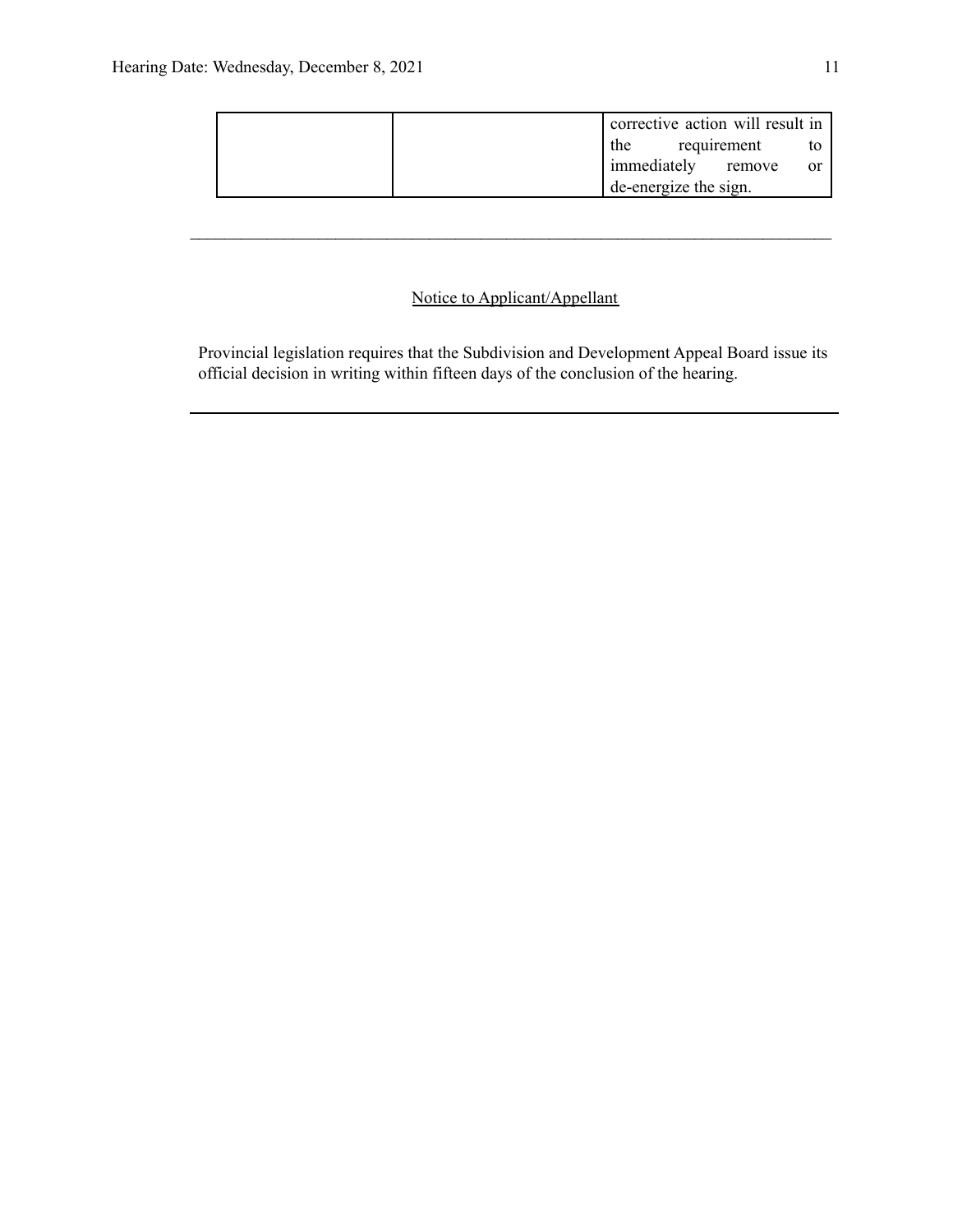| <b>Edmonton</b><br>This document is a Development Permit Decision for the development application described below.<br><b>Applicant</b> | Project Number: 377004560-003<br><b>Application Date:</b><br>APR 09, 2021<br>Printed:<br>June 3, 2021 at 4:14 PM<br>1 of 2<br><b>Application for</b><br>Page:<br><b>Sign Permit</b><br>Property Address(es) and Legal Description(s)<br>14750 - MARK MESSIER TRAIL NW<br>Plan 8721894 Blk B Lot 3D |  |  |  |  |
|----------------------------------------------------------------------------------------------------------------------------------------|----------------------------------------------------------------------------------------------------------------------------------------------------------------------------------------------------------------------------------------------------------------------------------------------------|--|--|--|--|
| <b>Scope of Application</b>                                                                                                            |                                                                                                                                                                                                                                                                                                    |  |  |  |  |
|                                                                                                                                        | To install a Minor Digital On-premises Freestanding Sign ((1.8 m x 5.4 m) Facing North /South   CITY FORD SALES)                                                                                                                                                                                   |  |  |  |  |
| <b>Permit Details</b>                                                                                                                  |                                                                                                                                                                                                                                                                                                    |  |  |  |  |
| ASA Sticker No./Name of Engineer:<br>Construction Value: 0                                                                             | Class of Permit: Class B<br>Expiry Date:                                                                                                                                                                                                                                                           |  |  |  |  |
| Fascia Off-premises Sign: 0                                                                                                            | Freestanding Off-premises Sign: 0                                                                                                                                                                                                                                                                  |  |  |  |  |
| Fascia On-premises Sign: 0                                                                                                             | Freestanding On-premises Sign: 0                                                                                                                                                                                                                                                                   |  |  |  |  |
| Roof Off-premises Sign: 0                                                                                                              | Projecting Off-premises Sign: 0                                                                                                                                                                                                                                                                    |  |  |  |  |
| Roof On-premises Sign: 0                                                                                                               | Projecting On-premises Sign: 0                                                                                                                                                                                                                                                                     |  |  |  |  |
| Minor Digital On-premises Sign: 2                                                                                                      | Replacement Panel on Existing Sign: 0                                                                                                                                                                                                                                                              |  |  |  |  |
| Minor Digital Off-premises Sign: 0                                                                                                     | Comprehensive Sign Design: 0                                                                                                                                                                                                                                                                       |  |  |  |  |
| Minor Digital On/Off-premises Sign: 0                                                                                                  | Major Digital Sign: 0                                                                                                                                                                                                                                                                              |  |  |  |  |
| <b>Development Application Decision</b><br>Refused<br>Issue Date: Jun 03, 2021  Development Authority: MERCIER, KELSEY                 |                                                                                                                                                                                                                                                                                                    |  |  |  |  |
|                                                                                                                                        | <b>THIS IS NOT A PERMIT</b>                                                                                                                                                                                                                                                                        |  |  |  |  |
|                                                                                                                                        |                                                                                                                                                                                                                                                                                                    |  |  |  |  |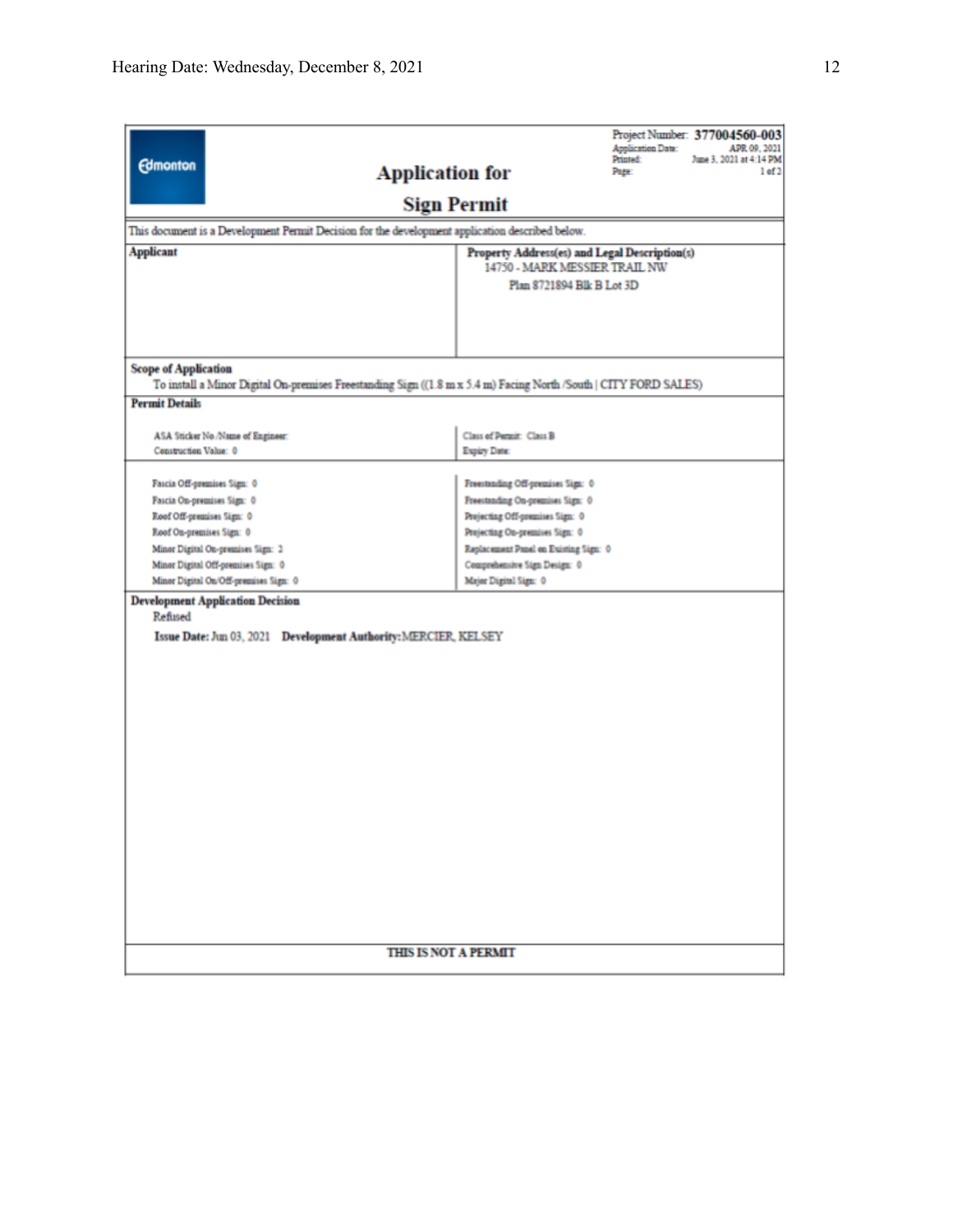| <b>Edmonton</b>                                                                                                                                                                                                                                                                 |                                                                                                                                                                                                                                                                                                              |                   | <b>Application for</b><br><b>Sign Permit</b>                                          |          | <b>Application Date:</b><br>Printed:<br>Page:                                                                                                                                                                                                                 | Project Number: 377004560-003<br>APR 09, 2021<br>June 3, 2021 at 4:14 PM<br>$2$ of $2$ |
|---------------------------------------------------------------------------------------------------------------------------------------------------------------------------------------------------------------------------------------------------------------------------------|--------------------------------------------------------------------------------------------------------------------------------------------------------------------------------------------------------------------------------------------------------------------------------------------------------------|-------------------|---------------------------------------------------------------------------------------|----------|---------------------------------------------------------------------------------------------------------------------------------------------------------------------------------------------------------------------------------------------------------------|----------------------------------------------------------------------------------------|
|                                                                                                                                                                                                                                                                                 |                                                                                                                                                                                                                                                                                                              |                   |                                                                                       |          |                                                                                                                                                                                                                                                               |                                                                                        |
|                                                                                                                                                                                                                                                                                 | <b>Reason for Refusal</b><br>1. All Minor Digital On-premises Signs shall be located so that all portions of the Sign and its support structure are completely<br>located within the property and no part of the Sign may project beyond the property lines unless otherwise specified in a Sign<br>Schedule |                   |                                                                                       |          |                                                                                                                                                                                                                                                               |                                                                                        |
|                                                                                                                                                                                                                                                                                 |                                                                                                                                                                                                                                                                                                              |                   | Proposed: Sign encroaches 0.65 m onto the Mark Messier Trail road rights-of-way       |          |                                                                                                                                                                                                                                                               |                                                                                        |
|                                                                                                                                                                                                                                                                                 |                                                                                                                                                                                                                                                                                                              |                   | City Operations has reviewed the documents and objects to the Encroachment Agreement. |          |                                                                                                                                                                                                                                                               |                                                                                        |
|                                                                                                                                                                                                                                                                                 | Proposed Height: 10.0 m<br>Exceeds by: 2.0 m                                                                                                                                                                                                                                                                 |                   | 2. the maximum Height of a Minor Digital On-premises Sign shall be 8.0 m;             |          |                                                                                                                                                                                                                                                               |                                                                                        |
|                                                                                                                                                                                                                                                                                 | Digital Sign location.                                                                                                                                                                                                                                                                                       |                   |                                                                                       |          | 3. Proposed Sign locations shall be separated from Signs containing Digital Copy greater than 8.0m2 or Off-premises Signs,<br>greater than 20m2 by 200m, and Greater than 40 m2 by 300m. The separation shall be applied from the larger Off-premises Sign or |                                                                                        |
|                                                                                                                                                                                                                                                                                 | Area of Existing ICEWORKS Sign (DP 221048720-001): 32 m2<br>Location: 14626 - MARK MESSIER TRAIL NW<br>Required Separation Distance: 200 m<br>Proposed Separation Distance: 183 m<br>Deficient by: 17 m                                                                                                      |                   |                                                                                       |          |                                                                                                                                                                                                                                                               |                                                                                        |
|                                                                                                                                                                                                                                                                                 | Area of Existing PATTISON Sign (DP 221048720-001): 62 m2<br>Location: 15230 - MARK MESSIER TRAIL NW<br>Required Separation Distance: 300 m<br>Proposed Separation Distance: 280 m<br>Deficient by: 20 m                                                                                                      |                   |                                                                                       |          |                                                                                                                                                                                                                                                               |                                                                                        |
| such signs.                                                                                                                                                                                                                                                                     |                                                                                                                                                                                                                                                                                                              |                   |                                                                                       |          | The Zoning Bylaw establishes the separation distances between digital signs and off-premises signs to prevent the proliferation of                                                                                                                            |                                                                                        |
| <b>Rights of Appeal</b><br>THE Applicant has THE RIGHT OF appeal TO THE Subdivision AND Development Appeal Board (SDAB) WITHIN 21 days<br>AFTER THE date ON which THE decision IS made AS outlined IN Chapter M-26,<br>SECTION 683 THROUGH 689 OF THE Municipal Government Act. |                                                                                                                                                                                                                                                                                                              |                   |                                                                                       |          |                                                                                                                                                                                                                                                               |                                                                                        |
| Fees                                                                                                                                                                                                                                                                            |                                                                                                                                                                                                                                                                                                              |                   |                                                                                       |          |                                                                                                                                                                                                                                                               |                                                                                        |
|                                                                                                                                                                                                                                                                                 |                                                                                                                                                                                                                                                                                                              | <b>Fee Amount</b> | Amount Paid                                                                           | Receipt# | Date Paid                                                                                                                                                                                                                                                     |                                                                                        |
| <b>Digital Signs</b>                                                                                                                                                                                                                                                            | Sign Development Application Fee -                                                                                                                                                                                                                                                                           | \$1,800.00        | \$1,800.00                                                                            | 06999001 | May 03, 2021                                                                                                                                                                                                                                                  |                                                                                        |
| <b>Total GST Amount:</b>                                                                                                                                                                                                                                                        |                                                                                                                                                                                                                                                                                                              | \$0.00            |                                                                                       |          |                                                                                                                                                                                                                                                               |                                                                                        |
| <b>Totals for Permit:</b>                                                                                                                                                                                                                                                       |                                                                                                                                                                                                                                                                                                              | \$1,800.00        | \$1,800.00                                                                            |          |                                                                                                                                                                                                                                                               |                                                                                        |
|                                                                                                                                                                                                                                                                                 |                                                                                                                                                                                                                                                                                                              |                   |                                                                                       |          |                                                                                                                                                                                                                                                               |                                                                                        |
|                                                                                                                                                                                                                                                                                 |                                                                                                                                                                                                                                                                                                              |                   | THIS IS NOT A PERMIT                                                                  |          |                                                                                                                                                                                                                                                               |                                                                                        |
|                                                                                                                                                                                                                                                                                 |                                                                                                                                                                                                                                                                                                              |                   |                                                                                       |          |                                                                                                                                                                                                                                                               |                                                                                        |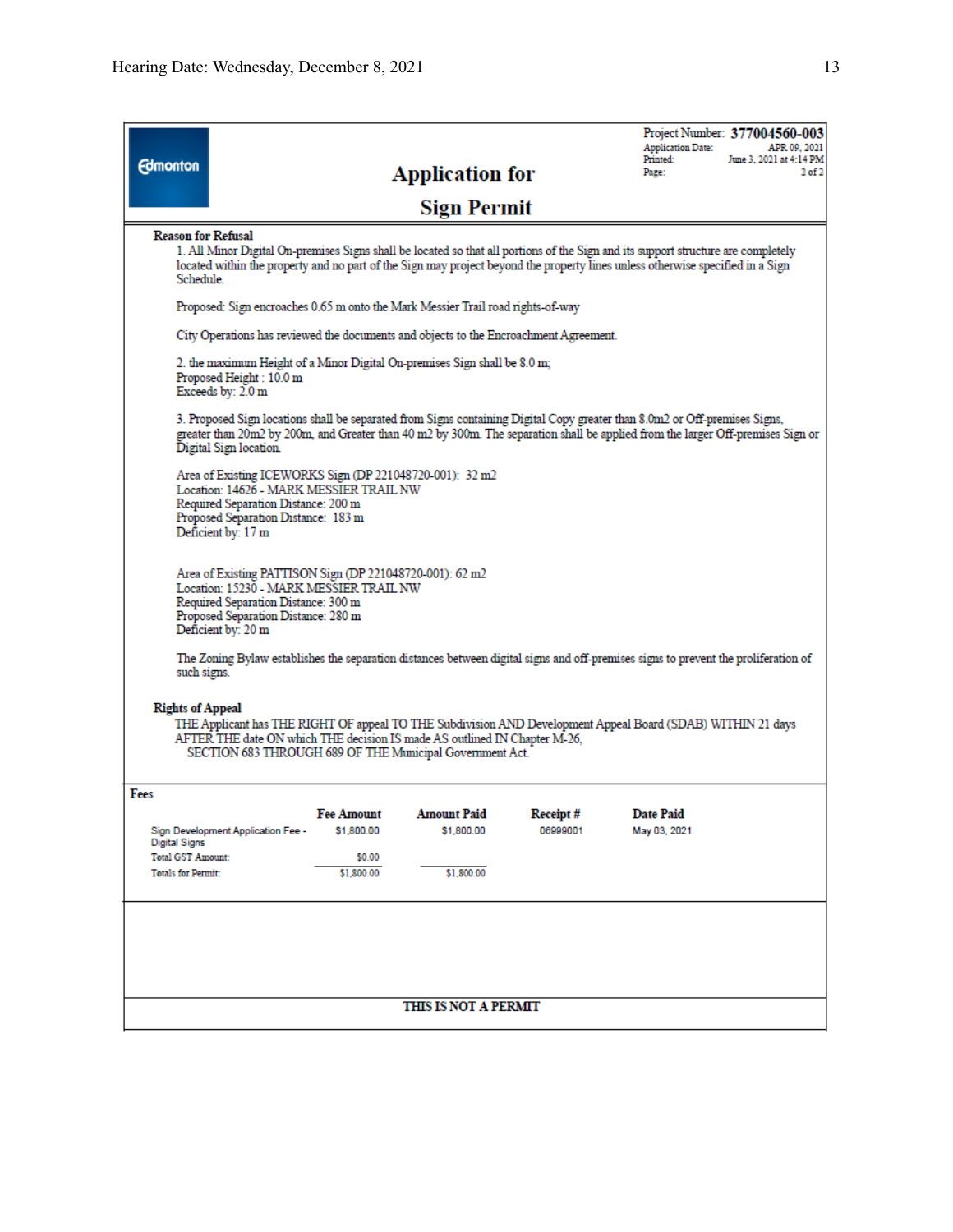



N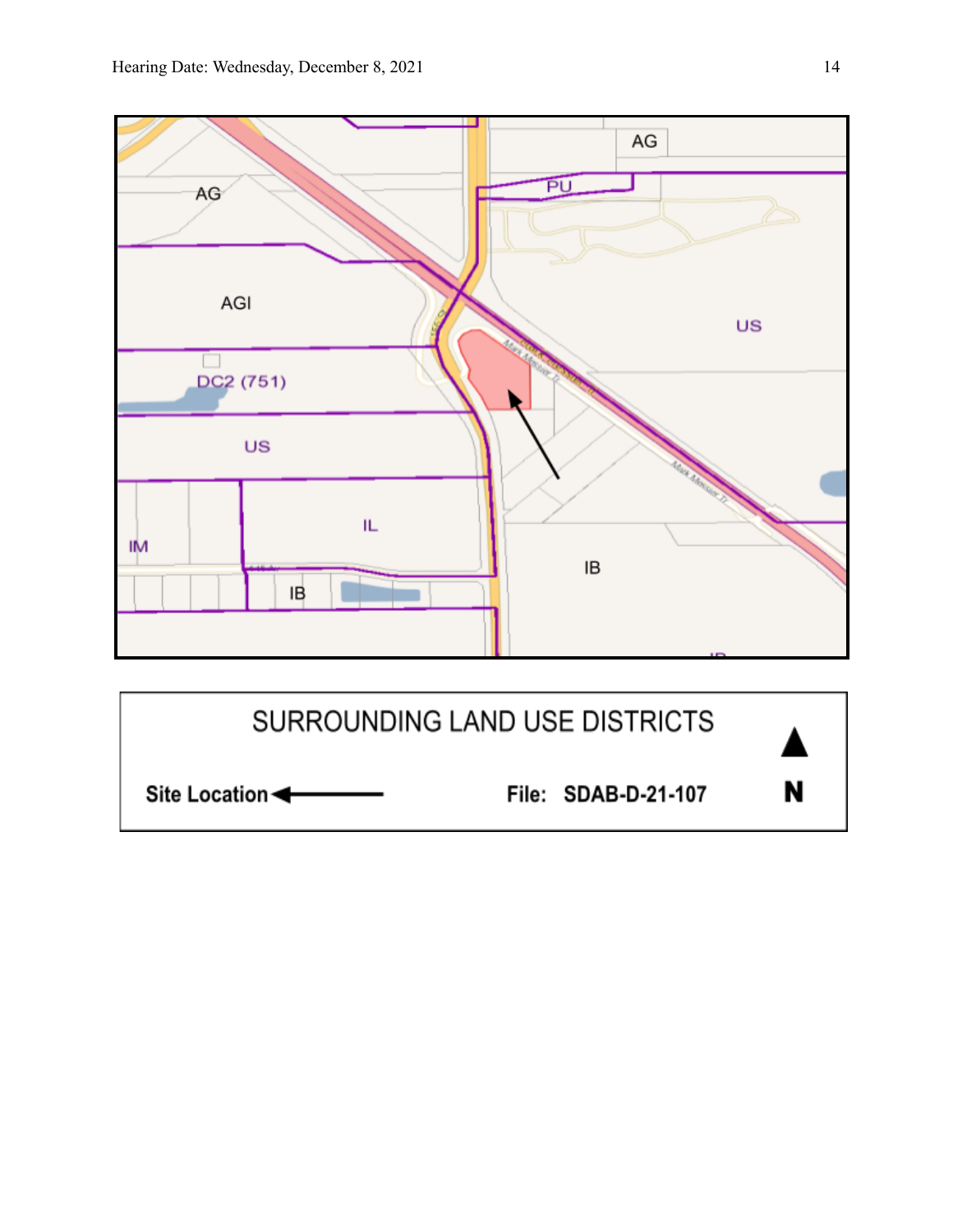### ITEM II: 10:30 A.M. FILE: SDAB-D-21-198

|                                                  | AN APPEAL FROM THE DECISION OF THE DEVELOPMENT OFFICER                                                                                                                                                             |  |  |
|--------------------------------------------------|--------------------------------------------------------------------------------------------------------------------------------------------------------------------------------------------------------------------|--|--|
| <b>APPELLANT:</b>                                |                                                                                                                                                                                                                    |  |  |
| <b>APPLICATION NO.:</b>                          | 398723166-002                                                                                                                                                                                                      |  |  |
| <b>APPLICATION TO:</b>                           | Construct a Multi-unit Housing (three-Dwellings Row<br>Housing) with Unenclosed Front Porches, balconies, front<br>and rear uncovered decks (3.05 metres by 3.66 metres)<br>and Secondary Suites in the Basements. |  |  |
| <b>DECISION OF THE</b><br>DEVELOPMENT AUTHORITY: | Refused                                                                                                                                                                                                            |  |  |
| <b>DECISION DATE:</b>                            | November 9, 2021                                                                                                                                                                                                   |  |  |
| <b>DATE OF APPEAL:</b>                           | November 18, 2021                                                                                                                                                                                                  |  |  |
| MUNICIPAL DESCRIPTION<br>OF SUBJECT PROPERTY:    | 7510 - 80 Avenue NW                                                                                                                                                                                                |  |  |
| <b>LEGAL DESCRIPTION:</b>                        | Plan 2061HW Blk 61 Lot 13                                                                                                                                                                                          |  |  |
| ZONE:                                            | (RF3) Small Scale Infill Development Zone                                                                                                                                                                          |  |  |
| <b>OVERLAY:</b>                                  | Mature Neighbourhood Overlay                                                                                                                                                                                       |  |  |
| <b>STATUTORY PLAN:</b>                           | N/A                                                                                                                                                                                                                |  |  |
|                                                  |                                                                                                                                                                                                                    |  |  |

## *Grounds for Appeal*

The Appellant provided the following reasons for appealing the decision of the Development Authority:

1) Reduced Front Setback – The Minimum front setback should be 7M (Section 814.3.2.b)

We think: According Section 814.3.2.b which stand: For lot where the front setback of the Abutting Lot is Greater than 9.0 M and less than 11.0 m, the front setback shall be consistent within 3.0 m of the Front Setback of the Abutting lot,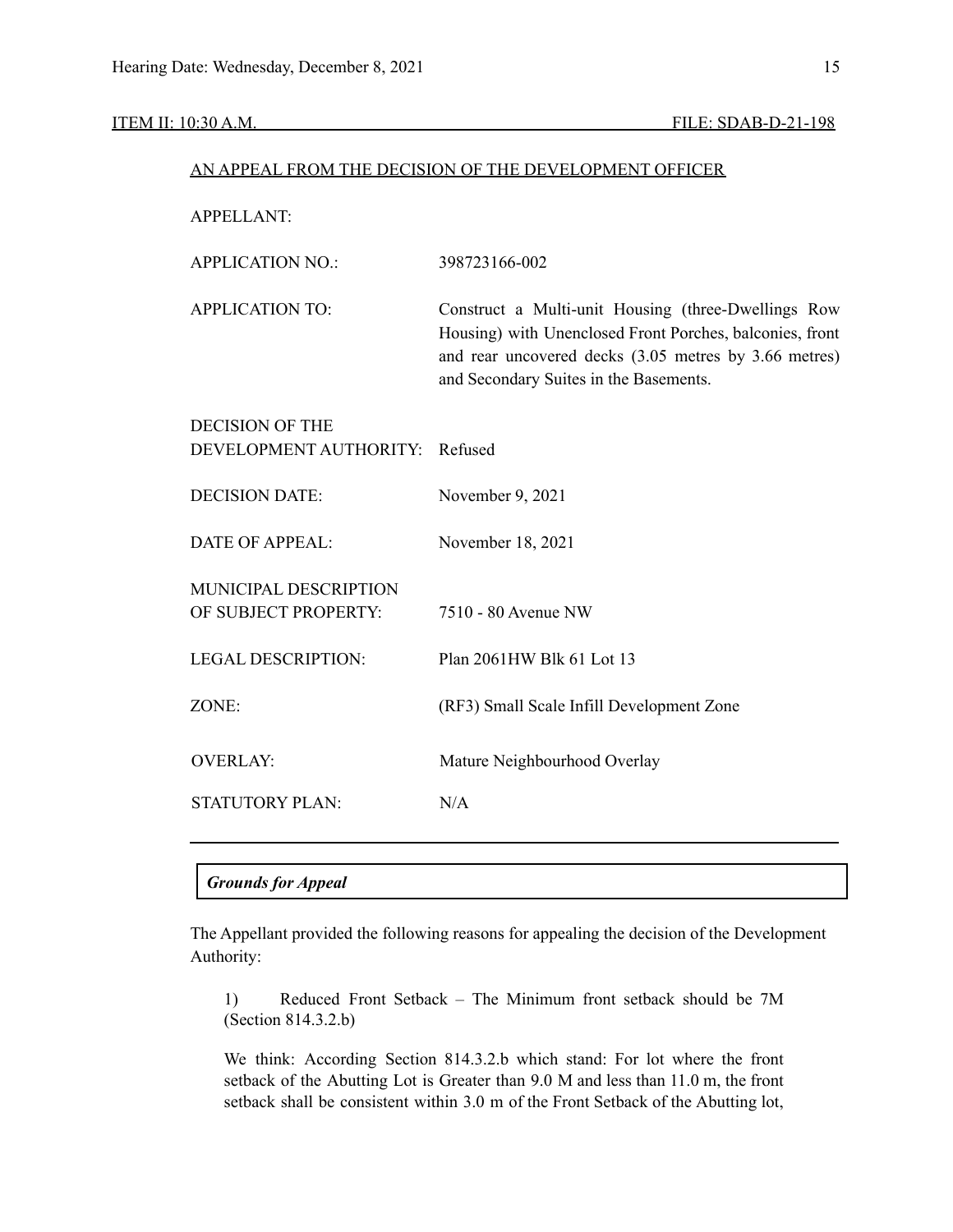to Maximum of 7.0M. We are proposed 6.12 M and 6.15M front setback .it should within the Bylaw (See Exhibit C& D)

2) Reduced Rear Set Back – The minimum rear setback should be 14.6 m (40% of the site depth) (section814.3.4)

We think: we are proposed 13.7 m (37% of the site depth) in the result it has deficient by 0.9 m. \*\*\* since there is the garage right behind the house we are only reduce the side yard by 0.9 M. We would appreciate if this Board member will allow this variance. (See Attach Exhibit C&D)

3) Height- The maximum height to midpoint should not exceed 8.9 m (section 814.3.5) and When a structure is greater than 7.5 min height, the width of any one Dormer shell not exceed 3.6 m. The aggregate total width of one or all Dormers shall not exceed one third of the length of the building's wall in which the Dormers are located (814.3.7)

We are proposed 16.7 m in total of back wall length. It made exceed 2/3 of the length of the back wall which the Dormers are located.

### Consideration as follow:

a) According Rear Elevation and Attic Plan we only rise 30% of total roof line area at back side of attic. Remaining roof area are still keep within the guidelines and regulation (See attach Picture, Right, Left, Rear elevation and Attic plan)

b) We understand our proposed are exceed Section 814.3.5&7. However, we are going to consultation in surrounding neighbor (see attach form)

c) We would like ask the board to consider and support this small roof line change.

This project is considered fit and conformance both Southeast Area Plan and the Residential Infill guidelines. We would ask Development Appeal Board to support this application.

### *General Matters*

### **Appeal Information:**

The *Municipal Government Act*, RSA 2000, c M-26 states the following:

### **Grounds for Appeal**

**685(1)** If a development authority

(a) fails or refuses to issue a development permit to a person,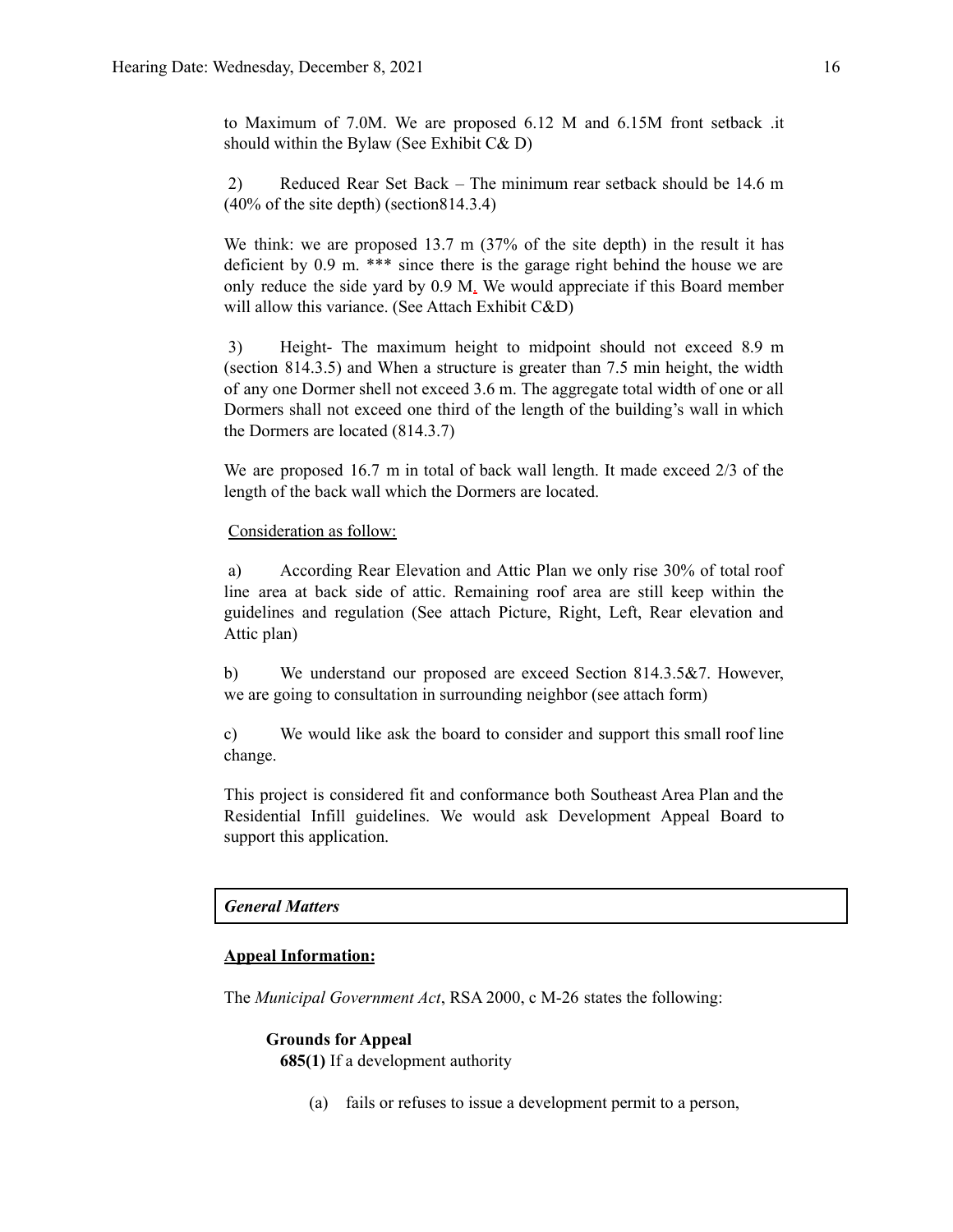- (b) issues a development permit subject to conditions, or
- (c) issues an order under section 645,

the person applying for the permit or affected by the order under section 645 may appeal to the subdivision and development appeal board.

**(2)** In addition to an applicant under subsection (1), any person affected by an order, decision or development permit made or issued by a development authority may appeal the decision in accordance with subsection  $(2.1)$ .

### **Appeals**

...

**686(1)** A development appeal to a subdivision and development appeal board is commenced by filing a notice of the appeal, containing reasons, with the board,

- (a) in the case of an appeal made by a person referred to in section 685(1)
	- (i) with respect to an application for a development permit,
		- (A) within 21 days after the date on which the written decision is given under section 642, or
		- (B) if no decision is made with respect to the application within the 40-day period, or within any extension of that period under section 684, within 21 days after the date the period or extension expires,
		- or
	- (ii) with respect to an order under section 645, within 21 days after the date on which the order is made, or
- (b) in the case of an appeal made by a person referred to in section 685(2), within 21 days after the date on which the notice of the issuance of the permit was given in accordance with the land use bylaw.

### **Hearing and Decision**

…

**687(3)** In determining an appeal, the board hearing the appeal referred to in subsection (1)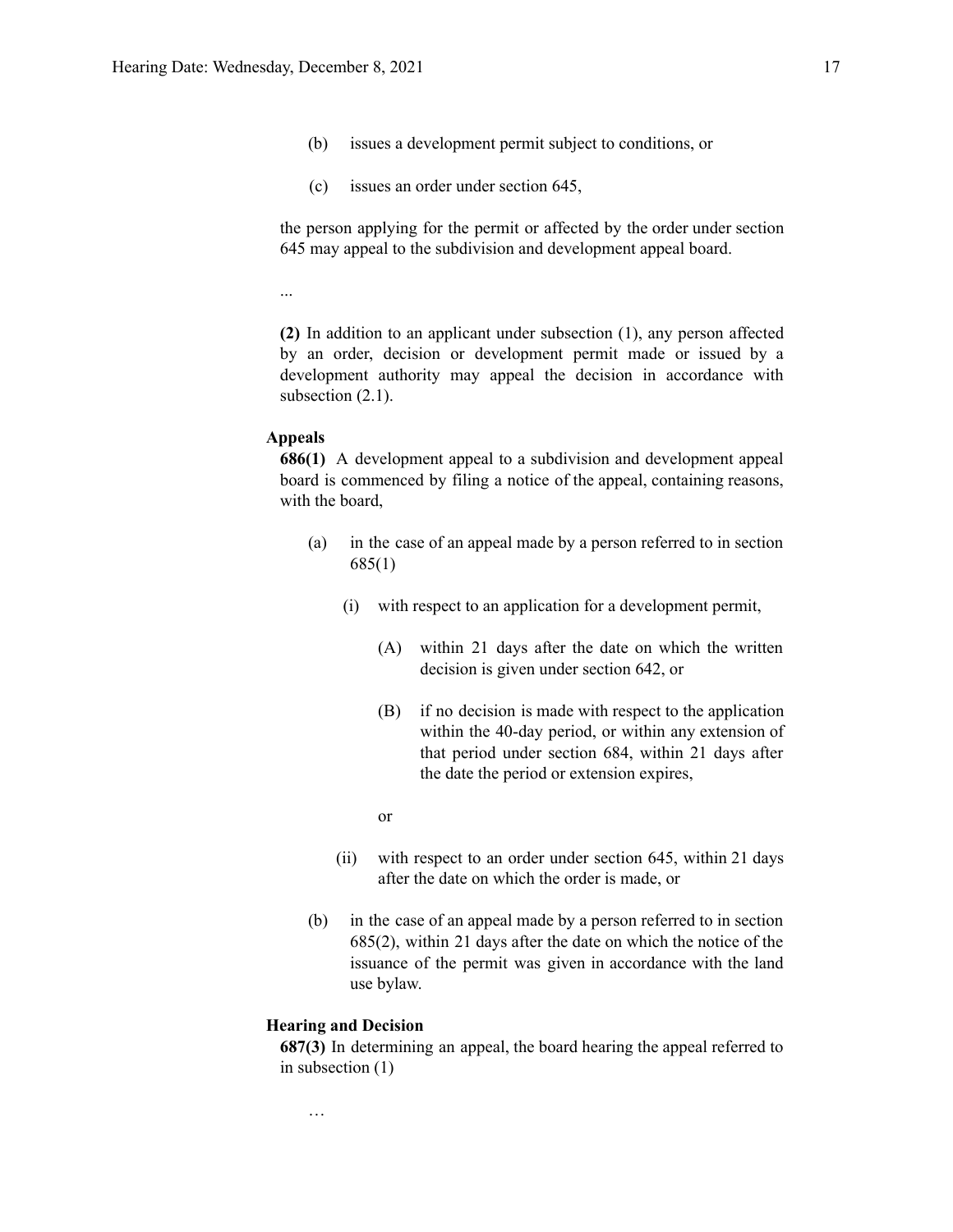- (a.1) must comply with the land use policies;
- (a.2) subject to section 638, must comply with any applicable statutory plans;
- (a.3) subject to clause (a.4) and (d), must comply with any land use bylaw in effect;
- (a.4) must comply with the applicable requirements of the regulations under the *Gaming, Liquor and Cannabis Act* respecting the location of premises described in a cannabis licence and distances between those premises and other premises;
	- …
	- (c) may confirm, revoke or vary the order, decision or development permit or any condition attached to any of them or make or substitute an order, decision or permit of its own;
	- (d) may make an order or decision or issue or confirm the issue of a development permit even though the proposed development does not comply with the land use bylaw if, in its opinion,
		- (i) the proposed development would not
			- (A) unduly interfere with the amenities of the neighbourhood, or
			- (B) materially interfere with or affect the use, enjoyment or value of neighbouring parcels of land,

and

(ii) the proposed development conforms with the use prescribed for that land or building in the land use bylaw.

### **General Provisions from the** *Edmonton Zoning Bylaw:*

Under section 140.2(5), **Multi-unit Housing** is a **Permitted Use** in the **(RF3) Small Scale Infill Development Zone**.

Under section 140.2(6), **Secondary Suite** is a **Permitted Use i**n the **(RF3) Small Scale Infill Development Zone**.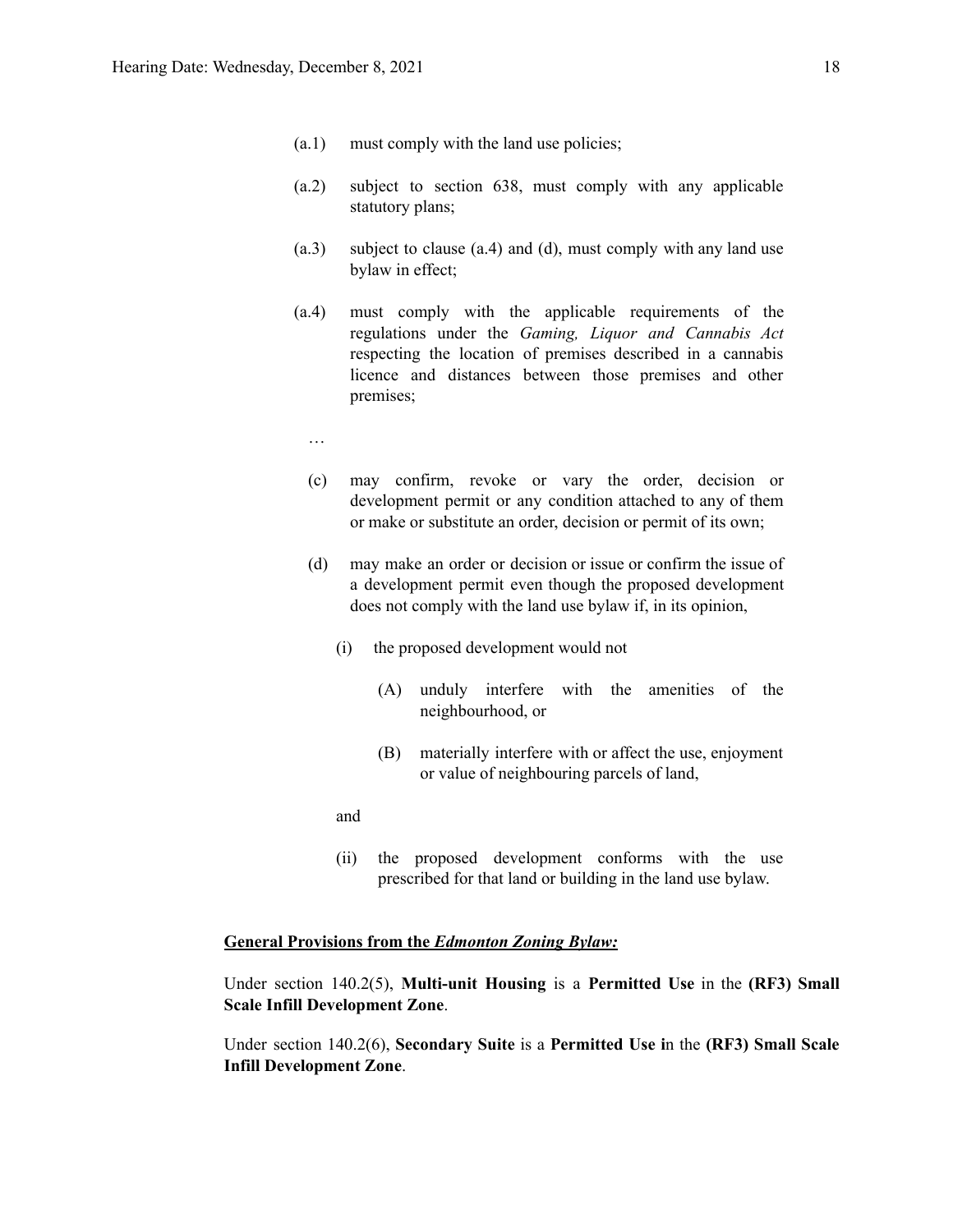Under section 7.2(4), **Multi-unit Housing** means development:

that consists of:

a. three or more principal Dwellings arranged in any configuration and in any number of buildings;

or

b. any number of Dwellings developed in conjunction with a Commercial Use where allowed in the Zone.

Under section 7.2(6), **Secondary Suite** means:

development consisting of a Dwelling located within, and Accessory to, a structure in which the principal Dwelling is in a building that is in the form of Single Detached Housing, Semi-detached Housing, Duplex Housing, or Multi-unit Housing that is built in the form of Row Housing. A Secondary Suite has cooking facilities, food preparation, sleeping and sanitary facilities which are physically separate from those of the principal Dwelling within the structure. A Secondary Suite also has an entrance separate from the entrance to the principal Dwelling, either from a common indoor landing or directly from outside the structure. This Use Class includes the Development or Conversion of Basement space or space above ground level to a separate Dwelling, or the addition of new floor space for a Secondary Suite to an existing Dwelling. A Secondary Suite shall not be subject to separation from the principal Dwelling through a condominium conversion or subdivision. This Use Class does not include Garden Suites, Lodging Houses, or Blatchford Lane Suites.

Section 140.1 states that the **General Purpose** of the **(RF3) Small Scale Infill Development Zone** is "to provide for a mix of small scale housing."

Section 814.1 states that the **General Purpose** of the **Mature Neighbourhood Overlay** is:

to regulate residential development in Edmonton's mature residential neighbourhoods, while responding to the context of surrounding development, maintaining the pedestrian-oriented design of the streetscape, and to provide an opportunity for consultation by gathering input from affected parties on the impact of a proposed variance to the Overlay regulations.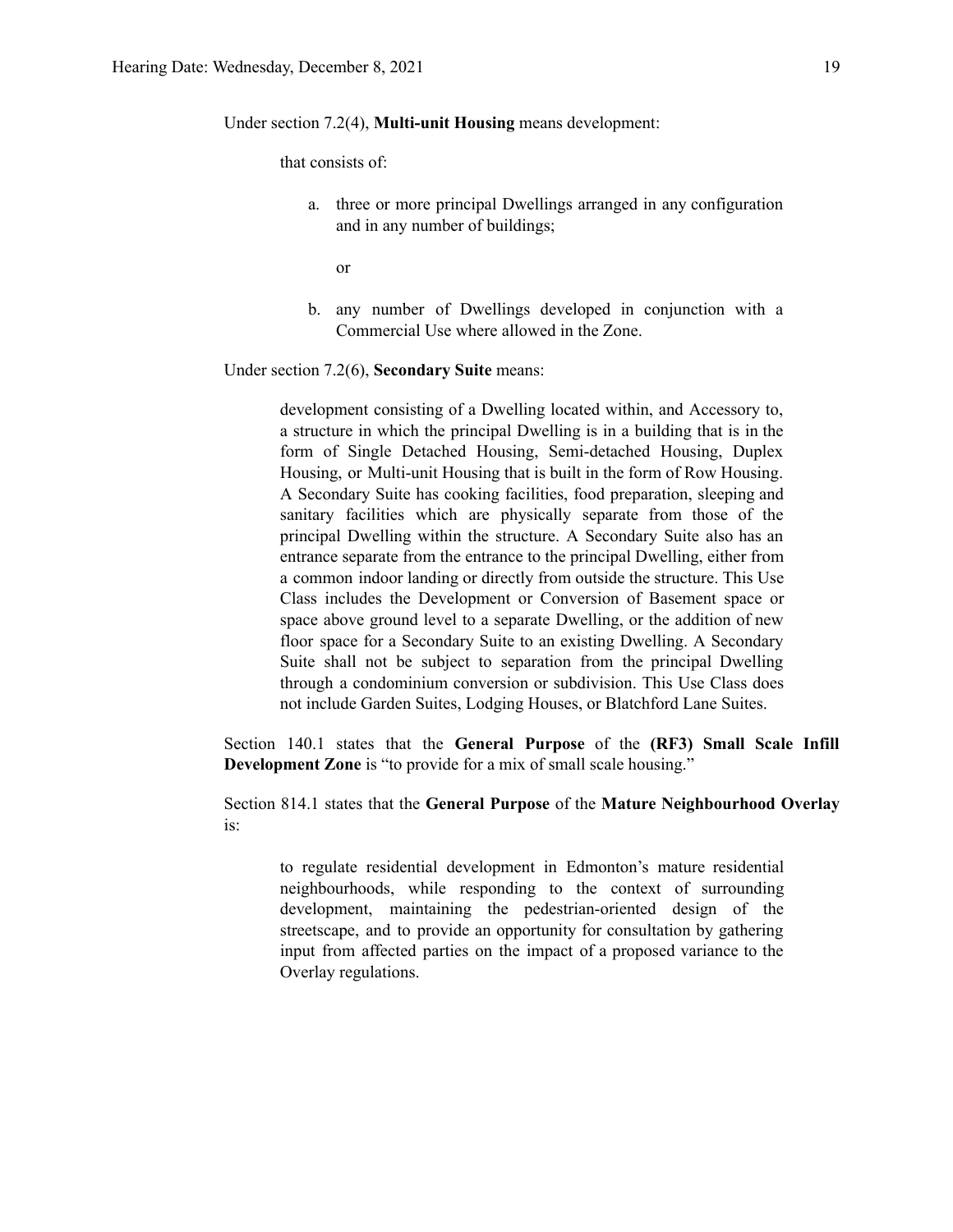### *Front Setback*

Section 814.3(1)(b) states "the maximum Front Setback shall be 1.5 m greater than the average Front Setback on Abutting Lots;"

Under section 6.1, **Front Setback** means:

the distance that a development or a specified portion of it, must be set back from a Front Lot Line. A Front Setback is not a Front Yard, Amenity Space or Separation Space.



### **Development Officer's Determination**

**Reduced Front Setback - The minimum front setback should be 7m. (Section 814.3.2.b) - proposed 6.1m**

**- deficient by 0.9m**

[unedited]

### *Rear Setback*

Section 814.3(4) states "The minimum Rear Setback shall be 40% of Site Depth, [...]"

Under section 6.1, **Rear Setback** means:

the distance that a development or a specified portion of it, must be set back from a Rear Lot Line. A Rear Setback is not a Rear Yard, Amenity Space or Separation Space.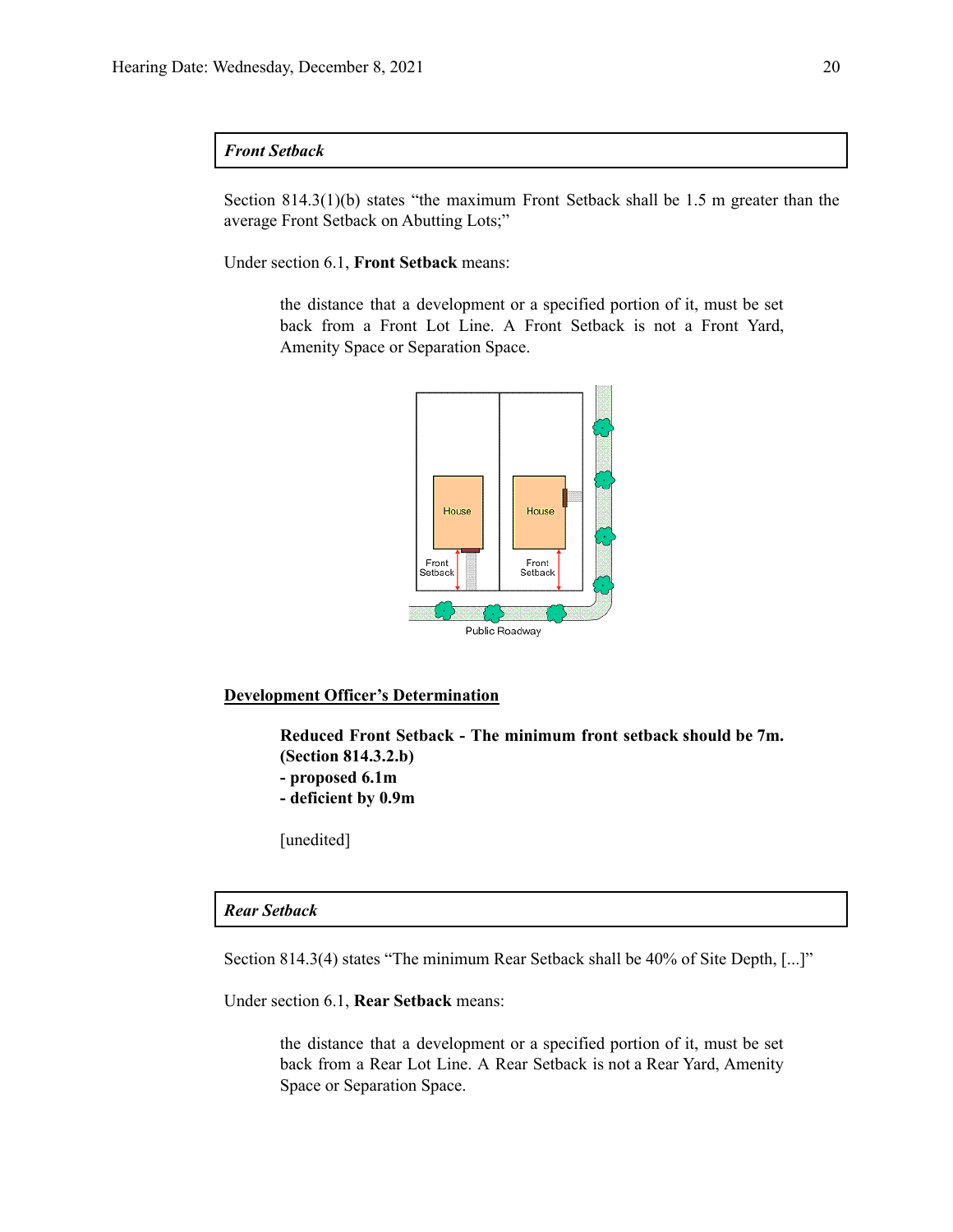

### **Development Officer's Determination**

**Reduced Rear Setback - The minimum rear setback should be 14.6m (40% of the site depth). (Section 814.3.4) - proposed 13.7m (37% of the site depth) - deficient by 0.9m**

[unedited]

```
Height
```
Section 814.3(5) states "The maximum Height shall not exceed 10.0 m in the RF5 Zone and 8.9 m in all other Zones."

Under section 6.1, **Height** means "a vertical distance between two points."

**Development Officer's Determination**

**Height - The maximum height to midpoint should not exceed 8.9m. (Section 814.3.5) - proposed from average grade to midpoint: 10.1m - exceeded by 1.2m**

[unedited]

### *Community Consultation*

Section 814.5(1) states the following with respect to Proposed Variances: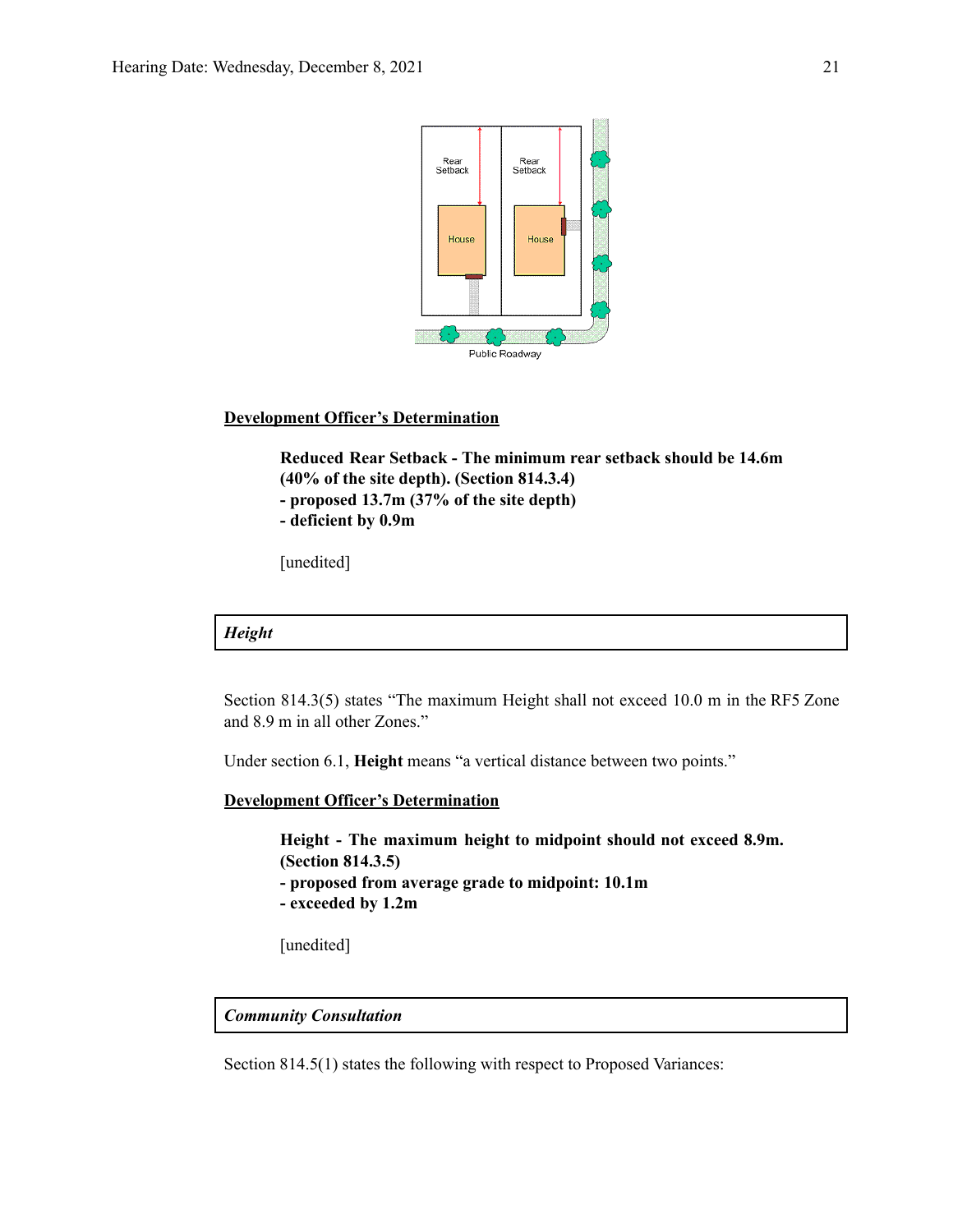When the Development Officer receives a Development Permit Application for a new principal building, or a new Garden Suite that does not comply with any regulation contained within this Overlay, or receives a Development Permit for alterations to an existing structure that require a variance to Section 814.3(1), 814.3(3), 814.3(5) and 814.3(9) of this Overlay:

- a. the Development Officer shall send notice, to the recipient parties specified in Table 814.5(2), to outline any requested variances to the Overlay and solicit comments directly related to the proposed variance;
- b. the Development Officer shall not render a decision on the Development Permit application until 21 days after notice has been sent, unless the Development Officer receives feedback from the specified affected parties in accordance with Table 814.5(2); and
- c. the Development Officer shall consider any comments directly related to the proposed variance when determining whether to approve the Development Permit Application in accordance with Sections 11.3 and 11.4.

Section 814.5(2) states:

| Tier # | <b>Recipient Parties</b>                                                                                                                                                                                                         | <b>Affected Parties</b>                                                                                                                                                                                                     | <b>Regulation of</b><br>this Overlay<br>to be Varied   |
|--------|----------------------------------------------------------------------------------------------------------------------------------------------------------------------------------------------------------------------------------|-----------------------------------------------------------------------------------------------------------------------------------------------------------------------------------------------------------------------------|--------------------------------------------------------|
| Tier 1 | The municipal address<br>and assessed owners of<br>the land wholly or<br>partially located within a<br>distance of $60.0$ m of the<br>Site of the proposed<br>development and the<br>President<br>of<br>each<br>Community League | The assessed owners of<br>land<br>wholly<br>the<br><sub>or</sub><br>partially located within a<br>distance of $60.0$ m of the<br>Site of the proposed<br>development and<br>the<br>President of<br>each<br>Community League | 814.3(1)<br><b>Front Setback</b><br>814.3(5)<br>Height |
| Tier 2 | The municipal address<br>and assessed owners of<br>the land Abutting the<br>Site, directly adjacent<br>across a Lane from the<br>Site of the proposed<br>development and<br>the<br>President of<br>each                          | The assessed owners of<br>the land Abutting the Site<br>and directly adjacent<br>across a Lane from the<br>Site of the proposed<br>development                                                                              | $814.3(4)$ - Rear<br>Setback                           |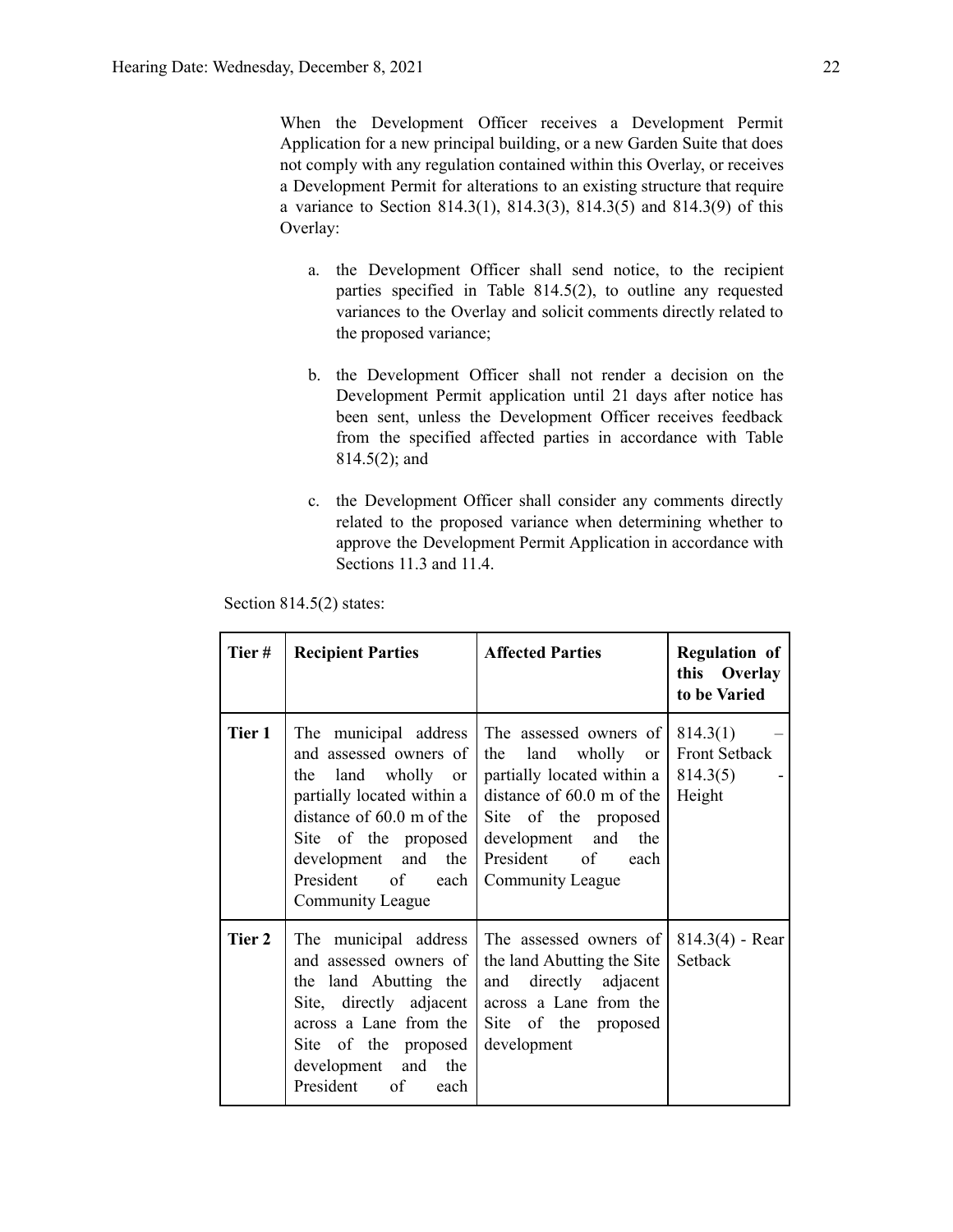| Community League |
|------------------|
|------------------|

## Notice to Applicant/Appellant

 $\mathcal{L}_\mathcal{L} = \{ \mathcal{L}_\mathcal{L} = \{ \mathcal{L}_\mathcal{L} = \{ \mathcal{L}_\mathcal{L} = \{ \mathcal{L}_\mathcal{L} = \{ \mathcal{L}_\mathcal{L} = \{ \mathcal{L}_\mathcal{L} = \{ \mathcal{L}_\mathcal{L} = \{ \mathcal{L}_\mathcal{L} = \{ \mathcal{L}_\mathcal{L} = \{ \mathcal{L}_\mathcal{L} = \{ \mathcal{L}_\mathcal{L} = \{ \mathcal{L}_\mathcal{L} = \{ \mathcal{L}_\mathcal{L} = \{ \mathcal{L}_\mathcal{$ 

Provincial legislation requires that the Subdivision and Development Appeal Board issue its official decision in writing within fifteen days of the conclusion of the hearing.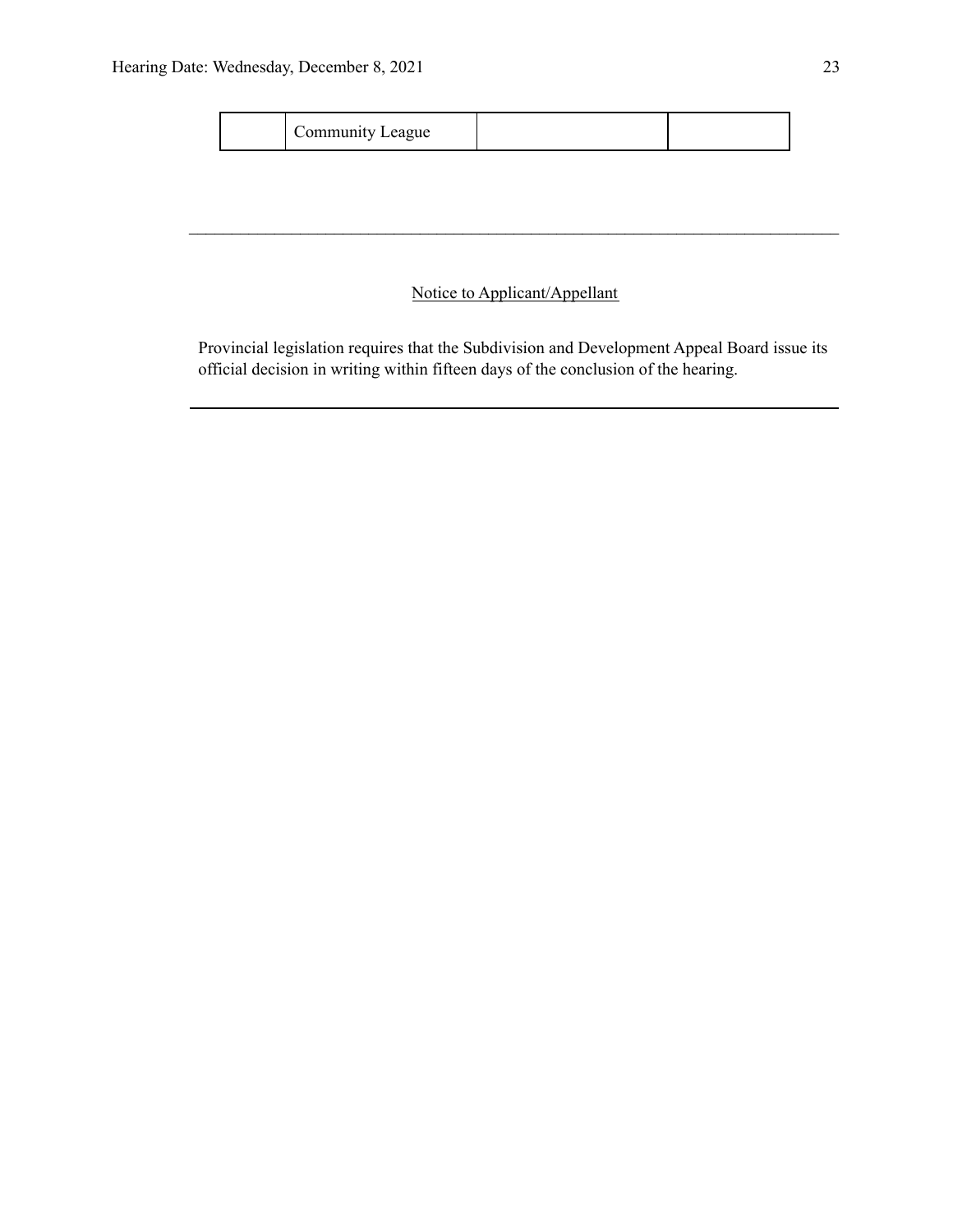| <b>Edmonton</b>                                                                                                                                                                                                                                        | Project Number: 398723166-002<br><b>Application Date:</b><br>JUN 07, 2021<br>Printed:<br>November 9, 2021 at 9:14 AM<br><b>Application for</b><br>Page:<br>1 of 2 |  |  |  |
|--------------------------------------------------------------------------------------------------------------------------------------------------------------------------------------------------------------------------------------------------------|-------------------------------------------------------------------------------------------------------------------------------------------------------------------|--|--|--|
|                                                                                                                                                                                                                                                        | <b>Minor Development Permit</b>                                                                                                                                   |  |  |  |
| This document is a Development Permit Decision for the development application described below.                                                                                                                                                        |                                                                                                                                                                   |  |  |  |
| <b>Applicant</b><br>Property Address(es) and Legal Description(s)                                                                                                                                                                                      |                                                                                                                                                                   |  |  |  |
|                                                                                                                                                                                                                                                        | 7510 - 80 AVENUE NW                                                                                                                                               |  |  |  |
|                                                                                                                                                                                                                                                        | Plan 2061HW Blk 61 Lot 13                                                                                                                                         |  |  |  |
|                                                                                                                                                                                                                                                        | Specific Address(es)                                                                                                                                              |  |  |  |
|                                                                                                                                                                                                                                                        | Suite:<br>7510 - 80 AVENUE NW                                                                                                                                     |  |  |  |
|                                                                                                                                                                                                                                                        | Suite:<br>7512 - 80 AVENUE NW<br>Suite:                                                                                                                           |  |  |  |
|                                                                                                                                                                                                                                                        | 7514 - 80 AVENUE NW                                                                                                                                               |  |  |  |
|                                                                                                                                                                                                                                                        | Suite:<br>BSMT, 7510 - 80 AVENUE NW<br>Suite:                                                                                                                     |  |  |  |
|                                                                                                                                                                                                                                                        | BSMT, 7512 - 80 AVENUE NW<br>Suite:<br>BSMT, 7514 - 80 AVENUE NW                                                                                                  |  |  |  |
|                                                                                                                                                                                                                                                        | Entryway: 7510 - 80 AVENUE NW                                                                                                                                     |  |  |  |
|                                                                                                                                                                                                                                                        | Entryway: 7512 - 80 AVENUE NW                                                                                                                                     |  |  |  |
|                                                                                                                                                                                                                                                        | Entryway: 7514 - 80 AVENUE NW                                                                                                                                     |  |  |  |
|                                                                                                                                                                                                                                                        | Building: 7510 - 80 AVENUE NW                                                                                                                                     |  |  |  |
| <b>Scope of Application</b><br>To construct a Multi-unit Housing (3-Dwellings Row Housing) with Unenclosed Front Porches, balconies, front and rear uncovered<br>decks (3.05m x 3.66m) and Secondary Suites in the Basements.<br><b>Permit Details</b> |                                                                                                                                                                   |  |  |  |
| # of Dwelling Units Add/Remove: 5                                                                                                                                                                                                                      | # of Primary Dwelling Units To Construct: 3                                                                                                                       |  |  |  |
| # of Secondary Suite Dwelling Units To Construct: 3                                                                                                                                                                                                    | Class of Permit: Class B                                                                                                                                          |  |  |  |
| Client File Reference Number:                                                                                                                                                                                                                          | Lot Grading Needed?: Y                                                                                                                                            |  |  |  |
| Minor Dev. Application Fee: Row House up to 4<br>dwellings                                                                                                                                                                                             | New Sewer Service Required: Y                                                                                                                                     |  |  |  |
| Secondary Suite Included ?: Y                                                                                                                                                                                                                          | Stat. Plan Overlay/Annex Area: Mature Neighbourhood<br>Overlay                                                                                                    |  |  |  |
| <b>Development Application Decision</b><br>Refused                                                                                                                                                                                                     |                                                                                                                                                                   |  |  |  |
| Issue Date: Nov 09, 2021 Development Authority: LAI, ECHO                                                                                                                                                                                              |                                                                                                                                                                   |  |  |  |
| <b>Reason for Refusal</b><br>Reduced Front Setback - The minimum front setback should be 7m. (Section 814.3.2.b)<br>- proposed 6.1m<br>- deficient by 0.9m                                                                                             |                                                                                                                                                                   |  |  |  |
| Reduced Rear Setback - The minimum rear setback should be 14.6m (40% of the site depth). (Section 814.3.4)<br>- proposed 13.7m (37% of the site depth)<br>- deficient by 0.9m                                                                          |                                                                                                                                                                   |  |  |  |
| Height - The maximum height to midpoint should not exceed 8.9m. (Section 814.3.5)<br>- proposed from average grade to midpoint: 10.1m<br>- exceeded by 1.2m                                                                                            |                                                                                                                                                                   |  |  |  |
|                                                                                                                                                                                                                                                        |                                                                                                                                                                   |  |  |  |
| <b>THIS IS NOT A PERMIT</b>                                                                                                                                                                                                                            |                                                                                                                                                                   |  |  |  |
|                                                                                                                                                                                                                                                        |                                                                                                                                                                   |  |  |  |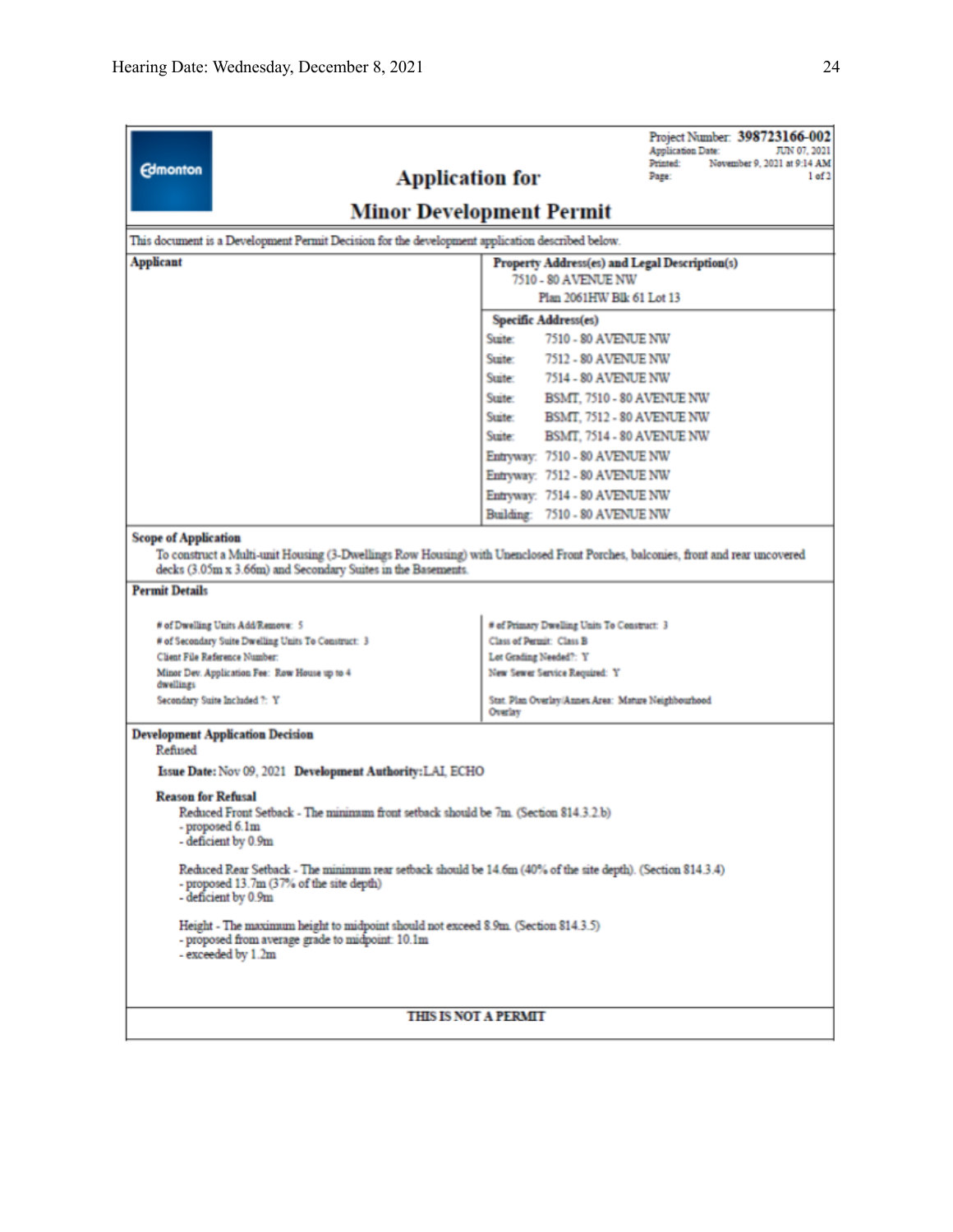| <b>Edmonton</b>                                                                                                                                                                                                                                                                 | <b>Application for</b><br><b>Minor Development Permit</b> |                    |                 | <b>Application Date:</b><br>Printed:<br>Page: | JUN 07, 2021<br>November 9, 2021 at 9:14 AM<br>$2$ of $2$ |
|---------------------------------------------------------------------------------------------------------------------------------------------------------------------------------------------------------------------------------------------------------------------------------|-----------------------------------------------------------|--------------------|-----------------|-----------------------------------------------|-----------------------------------------------------------|
| <b>Rights of Appeal</b><br>The Applicant has the right of appeal to the Subdivision and Development Appeal Board (SDAB) within 21 days after the date on<br>which the decision is made as outlined in Chapter M-26,<br>Section 683 through 689 of the Municipal Government Act. |                                                           |                    |                 |                                               |                                                           |
| Fees                                                                                                                                                                                                                                                                            |                                                           |                    |                 |                                               |                                                           |
|                                                                                                                                                                                                                                                                                 | <b>Fee Amount</b>                                         | <b>Amount Paid</b> | Receipt#        | <b>Date Paid</b>                              |                                                           |
| Development Permit Inspection Fee                                                                                                                                                                                                                                               | \$528.00                                                  | \$528.00           | 071520210708000 | Jul 08, 2021                                  |                                                           |
| Lot Grading Fee                                                                                                                                                                                                                                                                 | \$420.00                                                  | \$420.00           | 071520210708000 | Jul 08, 2021                                  |                                                           |
| Sanitary Sewer Trunk Fund<br>(Secondary/Garden Suite)                                                                                                                                                                                                                           | \$2,319.00                                                | \$2,319.00         | 071520210708000 | Jul 08, 2021                                  |                                                           |
| Sanitary Sewer Trunk Fund                                                                                                                                                                                                                                                       | \$1,992.00                                                | \$1,992.00         | 071520210708000 | Jul 08, 2021                                  |                                                           |
| Dev. Application Fee                                                                                                                                                                                                                                                            | \$864.00                                                  | \$864.00           | 071520210708000 | Jul 08, 2021                                  |                                                           |
| <b>Total GST Amount:</b>                                                                                                                                                                                                                                                        | \$0.00                                                    |                    |                 |                                               |                                                           |
| <b>Totals for Permit:</b>                                                                                                                                                                                                                                                       | \$6,123.00                                                | \$6,123,00         |                 |                                               |                                                           |
|                                                                                                                                                                                                                                                                                 |                                                           |                    |                 |                                               |                                                           |
|                                                                                                                                                                                                                                                                                 |                                                           |                    |                 |                                               |                                                           |
|                                                                                                                                                                                                                                                                                 |                                                           |                    |                 |                                               |                                                           |
|                                                                                                                                                                                                                                                                                 |                                                           |                    |                 |                                               |                                                           |
|                                                                                                                                                                                                                                                                                 |                                                           |                    |                 |                                               |                                                           |
|                                                                                                                                                                                                                                                                                 |                                                           |                    |                 |                                               |                                                           |
|                                                                                                                                                                                                                                                                                 |                                                           |                    |                 |                                               |                                                           |
|                                                                                                                                                                                                                                                                                 |                                                           |                    |                 |                                               |                                                           |

## THIS IS NOT A PERMIT